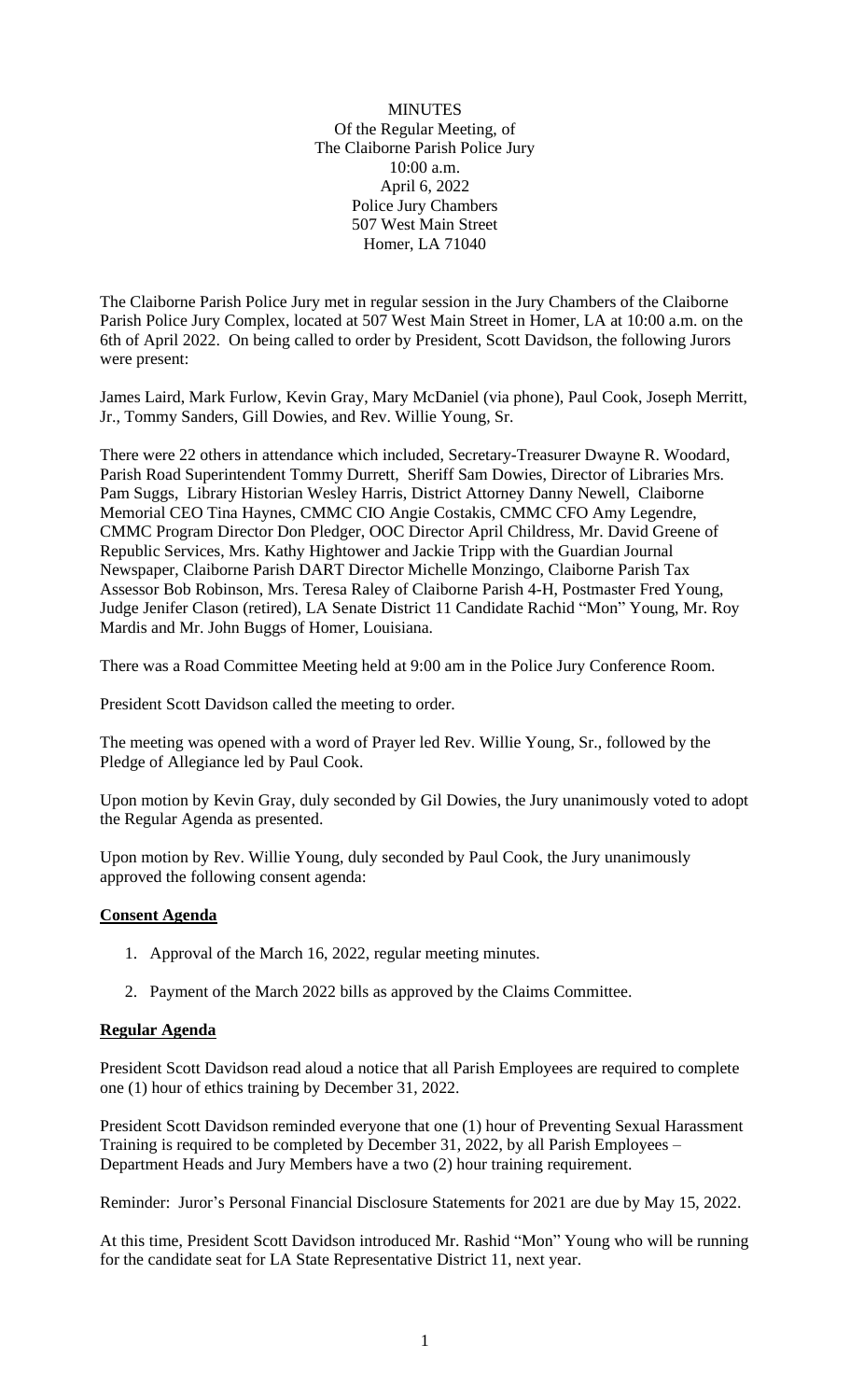Mr. Rashid Young introduced himself to the Jury and gave a brief history of his biography. He stated that he was a Claiborne Parish native, who comes from a family that has been involved in public service for over 30 years in Claiborne Parish. He is a 2005 graduate of Homer High School where he served Class President and was a member of the Fighting Pelican football team. He attended Grambling State University and then went on Arkansas Baptist University, in Little Rock, where he obtained his undergraduate degree. He obtained his juris doctorate from Southern University in Baton Rouge.

President Scott Davidson read aloud a public notice that the Claiborne Parish Housing Program will be taking names of persons who are interested in placing an application on the waiting list for the Housing Choice Voucher Program. Applications will be given out on April 29<sup>th</sup> from 9:00 am-2:00 pm at the Section 8 Office located at 621 South Main Street, Homer, LA.

President Scott Davidson read aloud a public notice that the ROV Employees Retirement System employer rate for the fiscal year July 1, 2022-June 30, 2023, will remain at 18.00% and the employee rate will remain at 7.00%.

President Scott Davidson read aloud a notice that there will be NO premium increases for the Police Jury's Dental Plan with DINA Dental for the 2022-2023 year. The cost will be as follows per month – employee only \$30.60, plus spouse \$61.16, plus child(ren) \$66.22 and plus family \$99.22. This is an elective coverage and the employee bears 100% of the cost.

Tabled from March 16<sup>th</sup> meeting - Upon motion by Kevin Gray, duly seconded by Mark Furlow, the Jury unanimously approved the appointment of Mr. Don Pledger to serve on the Northwest Louisiana Human Services District. Mr. Pledger will serve a three year term beginning June 5, 2022. Mr. Pledger replaces Mrs. Kristie Copeland who was the Parish's representative on the board.

Upon motion by Gil Dowies, duly seconded by Paul Cook, the Jury unanimously approved, by roll call vote, Resolution 2022 –009 – A Resolution Approving the 2021 Louisiana Compliance Questionnaire for the Police Jury's 2021 Audited Financial Statements.

```
******************************************************************************
```
#### RESOLUTION 2022-009

## A RESOLUTION APPROVING THE LOUISIANA COMPLIANCE QUESTIONNAIRE FOR THE 2021 AUDITED FINANCIAL STATEMENTS

WHEREAS, the Louisiana Compliance Questionnaire is to be completed and must be presented to and adopted by the governing body by means of a formal resolution; and

WHEREAS, the completed questionnaire and a copy of the adoption instrument, must be given to the auditor at the beginning of the audit; and

WHEREAS, the auditor will, during the course of the regular audit, test the accuracy of the responses in the questionnaire;

BE IT HEREBY RESOLVED that the Claiborne Parish Police Jury APPROVES the completed Louisiana Compliance Questionnaire relating to the Parish's 2021 audited financial statements.

Upon a motion by Gil Dowies and duly seconded by Paul Cook this motion was carried and officially adopted by the Claiborne Parish Police Jury meeting in regular session convened on Wednesday, April 6, 2022.

Yeas – (10) Laird, Furlow, Gray, McDaniel, Cook, Davidson, Merritt, Sanders, Dowies and Young

 $Nays - (0)$  none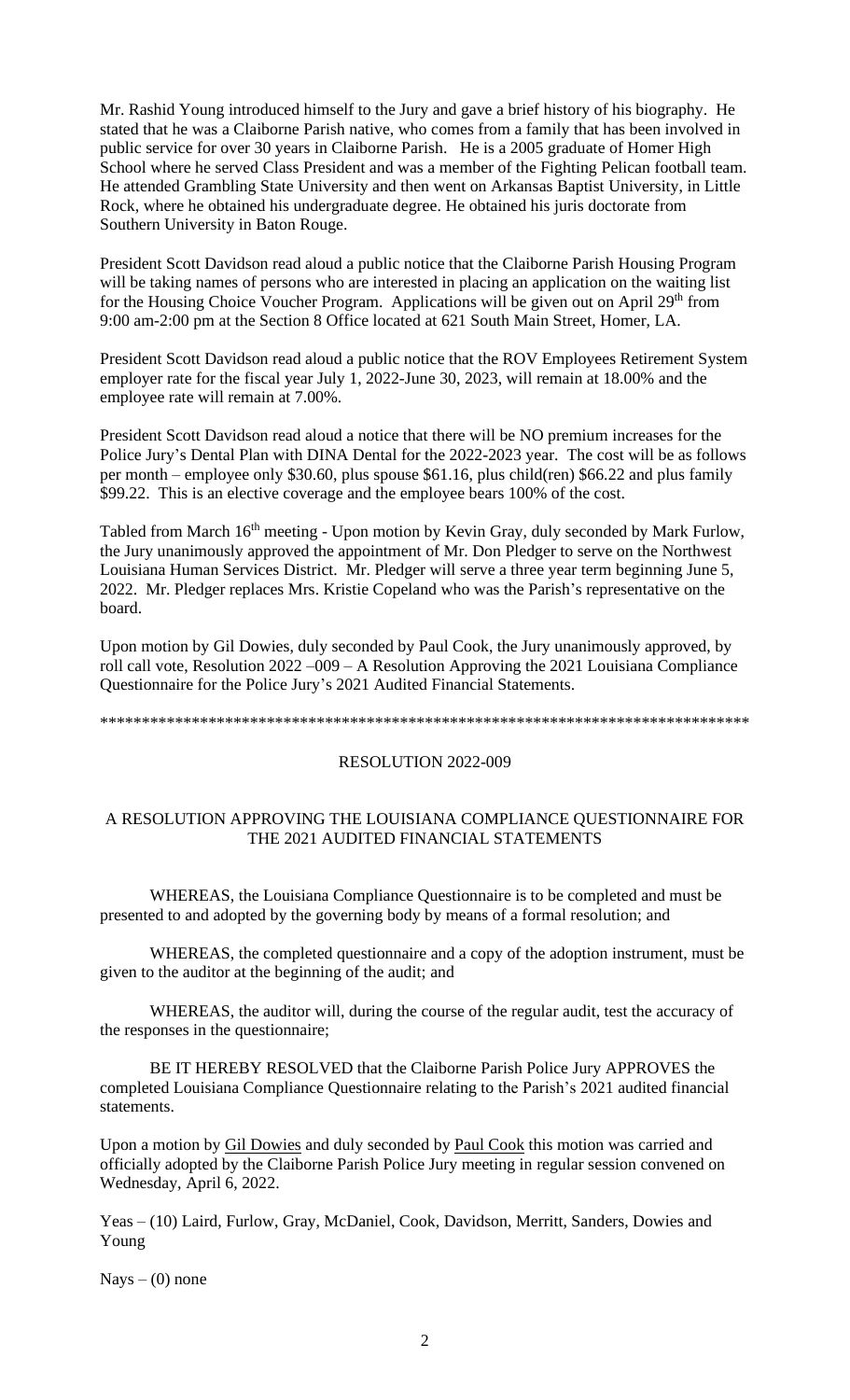Abstain –  $N/A$ 

Absent  $-$  (0) None

*/s/Dwayne R. Woodard /s/Scott Davidson*

Secretary-Treasurer President

Upon motion by Kevin Gray, duly seconded by Tommy Sanders, the Jury unanimously approved and accepted the highest qualified bid for the sale of the surplus vehicle as auctioned on GovDeals.com in the amount of \$13,200.00 for the 2009 Dodge Ram 1500 (admin truck).

\*\*\*\*\*\*\*\*\*\*\*\*\*\*\*\*\*\*\*\*\*\*\*\*\*\*\*\*\*\*\*\*\*\*\*\*\*\*\*\*\*\*\*\*\*\*\*\*\*\*\*\*\*\*\*\*\*\*\*\*\*\*\*\*\*\*\*\*\*\*\*\*\*\*\*\*\*\*

Upon motion by Joseph Merritt, duly seconded by Paul Cook, the Jury unanimously approved Resolution 2022 – 010 – A Resolution Approving and Authorizing the Use of Criminal Background Checks for Applicants to the Parish's Section 8 Voucher Program.

\*\*\*\*\*\*\*\*\*\*\*\*\*\*\*\*\*\*\*\*\*\*\*\*\*\*\*\*\*\*\*\*\*\*\*\*\*\*\*\*\*\*\*\*\*\*\*\*\*\*\*\*\*\*\*\*\*\*\*\*\*\*\*\*\*\*\*\*\*\*\*\*\*\*\*\*\*\*

#### RESOLUTION 2022-010

#### A RESOLUTION APPROVING AND AUTHORIZING THE USE OF CRIMINAL BACKGROUND CHECKS FOR APPLICANTS TO THE PARISH'S SECTION 8 HOUSING VOUCHER PROGRAM

WHEREAS Section 8 and HUD regulations call for and require criminal background checks on applicants to their federally funded housing programs; and

WHEREAS the Claiborne Parish Police Jury participates and manages as Section 8 Housing Voucher program; and

WHEREAS none of the costs associated with the background checks will be placed on the applicant or the Police Jury; and

WHEREAS all costs associated with the checks will be paid by the Administrator (North Louisiana Housing);

BE IT HEREBY RESOLVED that the Claiborne Parish Police Jury AUTHRORIZES and REQUIRES the use of criminal background checks for applicants prior to their admission to the Section 8 Housing Program.

Upon a motion by Joe Merritt and duly seconded by Paul Cook this motion was carried and officially adopted by the Claiborne Parish Police Jury meeting in regular session convened on Wednesday, April 6, 2022.

Yeas – (10) Laird, Furlow, Gray, McDaniel, Cook, Davidson, Merritt, Sanders, Dowies and Young

 $Nays - (0)$  none

Abstain – N/A

Absent –  $(0)$  None

*/s/Dwayne R. Woodard /s/Scott Davidson* Secretary-Treasurer President

\*\*\*\*\*\*\*\*\*\*\*\*\*\*\*\*\*\*\*\*\*\*\*\*\*\*\*\*\*\*\*\*\*\*\*\*\*\*\*\*\*\*\*\*\*\*\*\*\*\*\*\*\*\*\*\*\*\*\*\*\*\*\*\*\*\*\*\*\*\*\*\*\*\*\*\*\*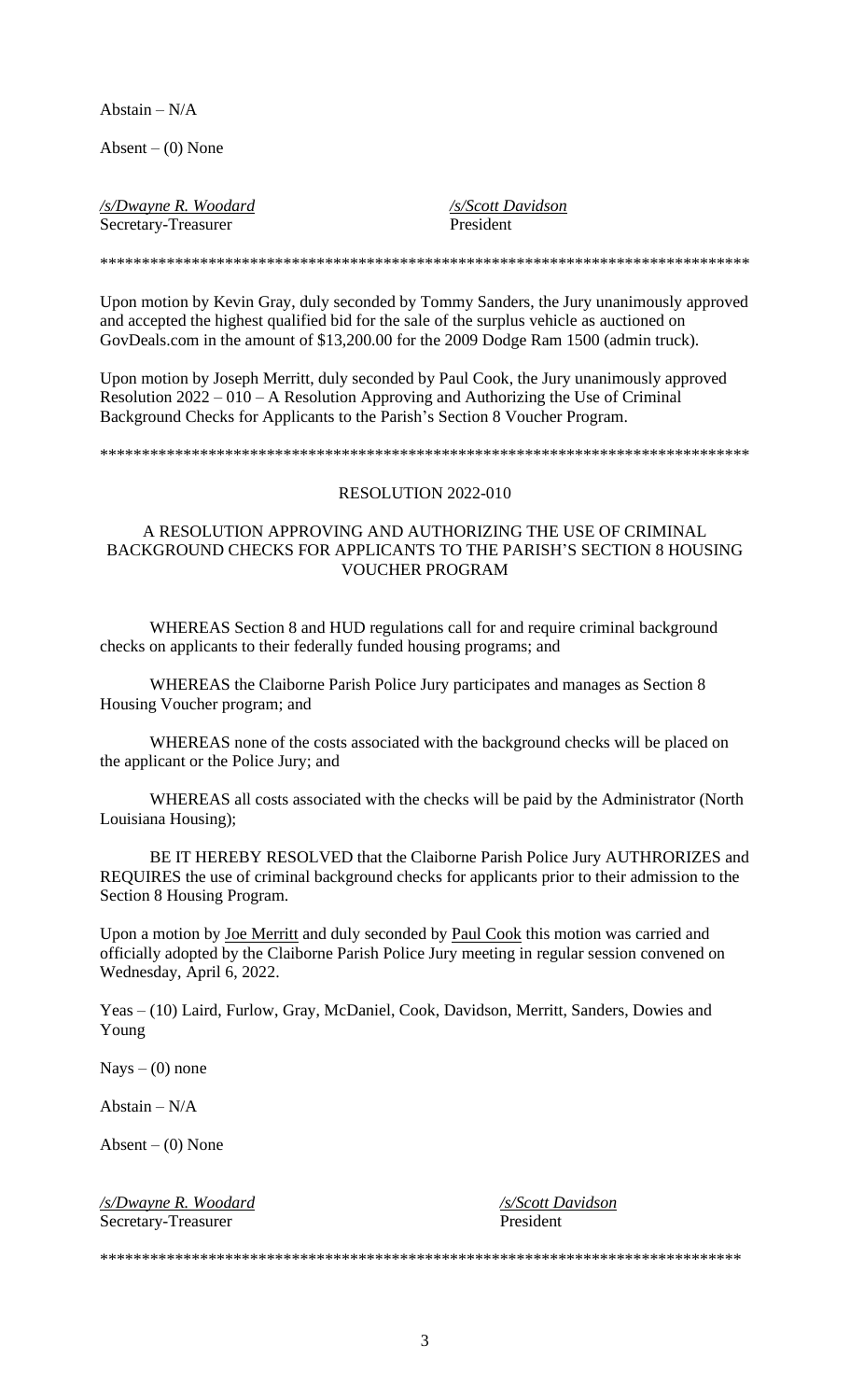Upon motion by Kevin Gray, duly seconded by Mark Furlow, the Jury unanimously approved entering into a Cooperative Agreement Between the Union Parish Police Jury and the Claiborne Parish Police Jury for the Purpose of Road Maintenance. On any project other than the purchase of emulsion products for chip sealing, the project will be brought before the Police Jury on a case-by-case basis. Rev. Willie Young voiced some concerns about the possibility of Parish owned equipment being used outside of the Parish, but he was in agreement with the conditions/restrictions in place.

\*\*\*\*\*\*\*\*\*\*\*\*\*\*\*\*\*\*\*\*\*\*\*\*\*\*\*\*\*\*\*\*\*\*\*\*\*\*\*\*\*\*\*\*\*\*\*\*\*\*\*\*\*\*\*\*\*\*\*\*\*\*\*\*\*\*\*\*\*\*\*\*\*\*\*\*\*\*

#### **COOPERATIVE ENDEAVOR AGREEMENT**

#### **By and Between The Union Parish Police Jury and The Claiborne Parish Police Jury**

THIS COOPERATIVE ENDEAVOR, made and entered into this the 6th day of June, 2022, by and between *The Union Parish Police Jury*, and *The Claiborne Parish Police Jury:*

#### WITNESSETH:

WHEREAS, Article VII, Section 14(c) of the Constitution of the State of Louisiana provides that "for a public purpose, the state and its political subdivisions ... may engage in cooperative endeavors with each other ...; " and

WHEREAS, The Union Parish Police Jury desires to cooperate with The Claiborne Parish Police Jury in the implementation of the Project as hereinafter provided;

WHEREAS, the public purpose is described as: Road Maintenance in Union Parish and Claiborne Parish.

NOW THEREFORE, in consideration of the mutual covenants herein contained, the parties hereto agree as follows:

#### **Scope of Services**

The Union Parish Police Jury will provide employees and equipment for the aid in maintenance of Claiborne Parish roads.

The Claiborne Parish Police Jury will provide employees and equipment for the aid in maintenance of Union Parish roads.

The purpose of this agreement is so that The Union Parish Police Jury and The Claiborne Parish Police Jury may utilize equipment, materials and manpower interchangeably between parishes for the purpose of road maintenance and general improvement as well as the ability to financially compensate, reciprocally, for the use of said equipment, materials and manpower based on fair market prices and/or based upon a set fee agreement between both parties.

#### **Payment Terms**

Upon job completion for maintenance of Union Parish Roads, the Union Parish Police Jury shall pay unto The Claiborne Parish Police Jury a sum in accordance with the attached fee schedule.

Upon job completion for maintenance of Claiborne Parish Roads, the Claiborne Parish Police Jury shall pay unto The Union Parish Police Jury a sum in accordance with the attached fee schedule.

#### **Termination Clause**

The parties may terminate this Contract for cause based upon the failure of either party to comply with the terms and/or conditions of the Contract; provided that the terminating party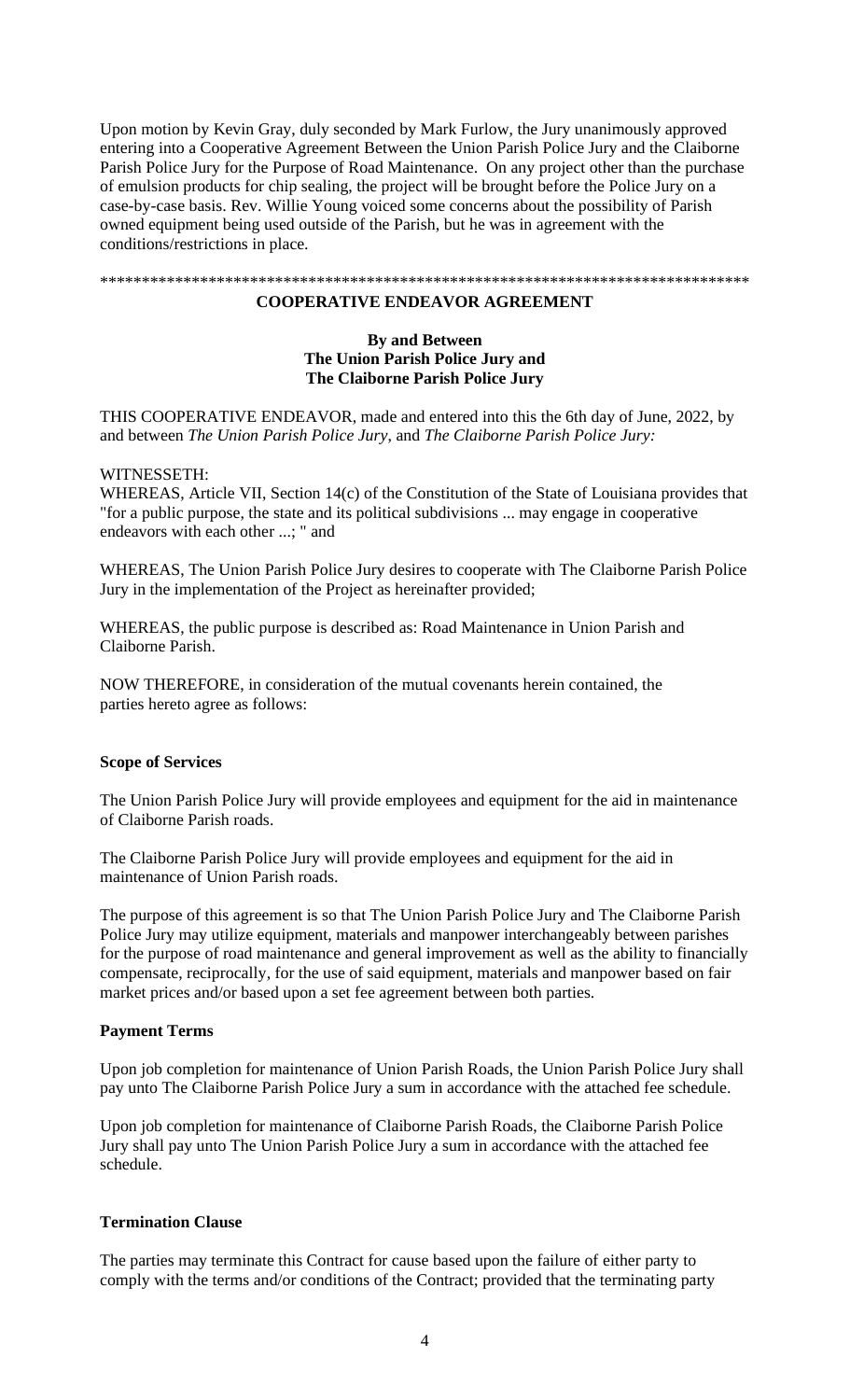shall give the non-terminating party written notice specifying the non-terminating party's failure. If within thirty (30) days after receipt of such notice, the non-terminating party shall not have either corrected such failure or, in the case of failure which cannot be corrected in thirty (30) days, begun in good faith and thereafter proceeded diligently to complete such correction, at such time, the terminating party may, at its option, place the non-terminating party in default and the Contract shall terminate on the date specified in such notice.

### **Termination for Convenience**

Either party may terminate the Contract at any time by giving thirty (30) days written notice. The non-terminating party shall be entitled to payment for deliverables in progress, to the extent work has been performed satisfactorily.

Term of Contract

This contract shall begin on \_\_\_\_\_\_\_\_\_\_\_\_\_ and shall terminate on *\_\_\_\_\_\_\_\_\_\_\_\_\_\_\_\_\_.*

## **Public Bid Laws**

Both parties hereby agree to abide by all public bid laws of the State of Louisiana.

THUS DONE AND SIGNED on this the \_\_\_\_\_\_ day of \_\_\_\_\_\_\_\_\_\_\_\_\_, 2022.

IN WITNESS WHEREOF, the parties have executed this Agreement as of this day of *(enter date)*.

\*\*\*\*\*\*\*\*\*\*\*\*\*\*\*\*\*\*\*\*\*\*\*\*\*\*\*\*\*\*\*\*\*\*\*\*\*\*\*\*\*\*\*\*\*\*\*\*\*\*\*\*\*\*\*\*\*\*\*\*\*\*\*\*\*\*\*\*\*\*\*\*\*\*\*\*\*\*

Upon motion by Rev. Willie Young, duly seconded by Tommy Sanders, the Jury approved the introduction of the Proposed Ordinance No. 794 – 2022 Redistricting – An Ordinance Establishing Voting Precincts and Defining the Territorial Limits of Each for Claiborne Parish, Louisiana.

\*\*\*\*\*\*\*\*\*\*\*\*\*\*\*\*\*\*\*\*\*\*\*\*\*\*\*\*\*\*\*\*\*\*\*\*\*\*\*\*\*\*\*\*\*\*\*\*\*\*\*\*\*\*\*\*\*\*\*\*\*\*\*\*\*\*\*\*\*\*\*\*\*\*\*\*\*\*

The following proposed ordinance was presented for review on this **6 th day of April 2022**. Upon a motion by Rev. Willie Young, Sr., seconded by Tommy Sanders, the proposed ordinance began a 30-day period of review for public comment and consideration. A Public Hearings will be held on **April 25, 2022 and May 4, 2022**, to hear comments concerning Claiborne Parish Ordinance No. 794.

The following proposed ordinance was offered by \_\_\_\_\_\_\_\_\_\_\_\_, seconded by \_\_\_\_\_\_\_\_\_\_\_, upon a \_\_\_\_\_\_\_vote, it was duly adopted on this **4 th day of May 2022** by the following YEA and NAY VOTE:

YEAS: NAYS:

ABSTAIN:

ABSENT: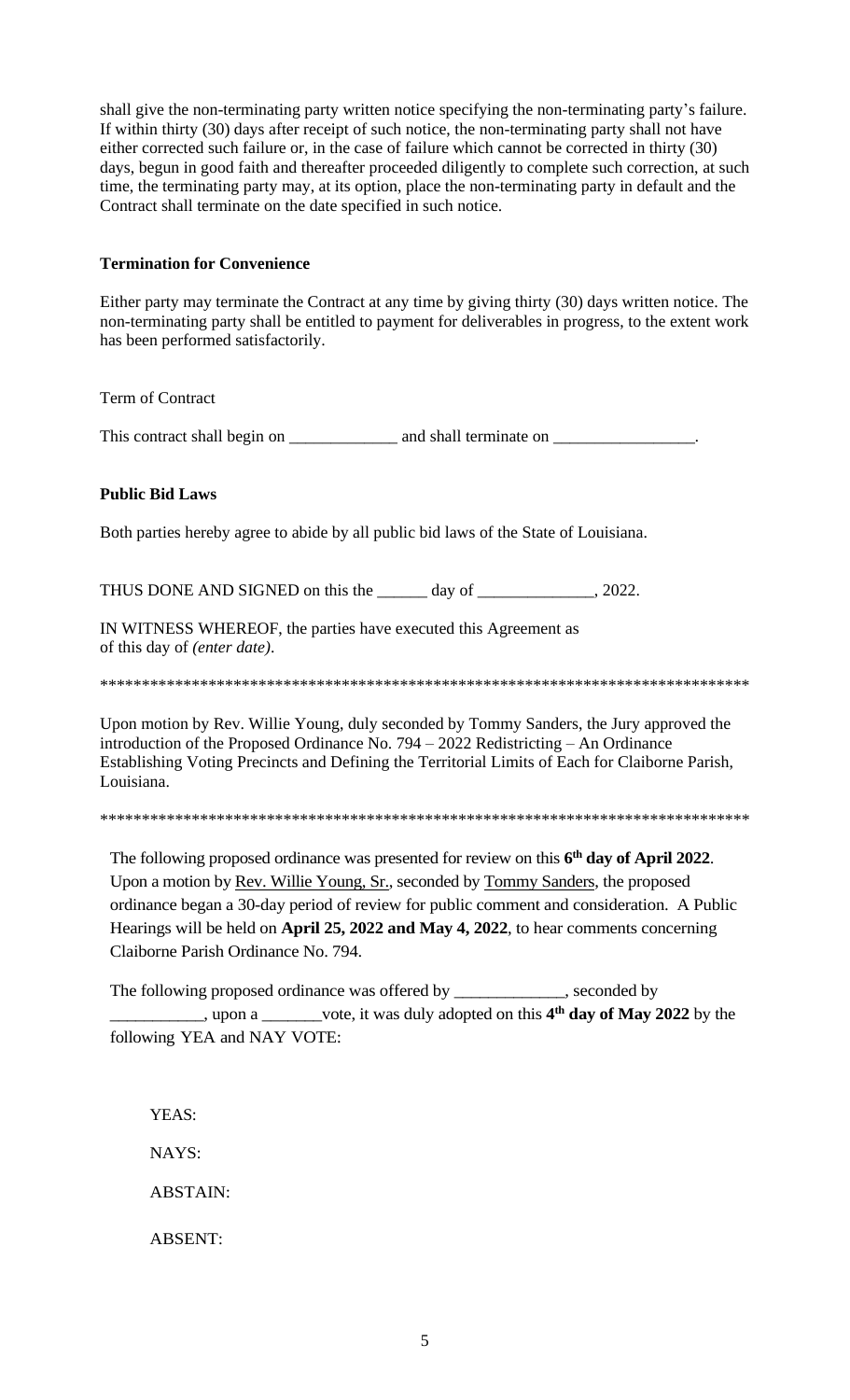### **ORDINANCE No. 794**

# AN ORDINANCE ESTABLISHING VOTING PRECINCTS AND DEFINING THE TERRITORIAL LIMITS OF EACH FOR CLAIBORNE PARISH, LOUISIANA.

 WHEREAS, Act 1420 of the 1997 Regular Session of the Louisiana Legislature directs the governing authority of each parish to establish precincts, prescribe their boundaries and number the precincts in each parish; and

WHEREAS, all Louisiana parishes are required by the Louisiana Legislature to align election precinct boundaries with features recognized by the U.S. Census Bureau as "permanent visible features"; and

WHEREAS, with the passage of time, the names of visible features used as boundaries for election precincts change; and

NOW THEREFORE BE IT ORDAINED THAT, the Claiborne Parish Police Jury in order to cooperate with the Department of Elections and Registrations does hereby establish the following precincts to become effective on **August 8, 2023,** for the purpose of redistricting and reapportionment purposes due to the 2020 U.S. Census.

BE IT FURTHER ORDANIED THAT unless otherwise stated, boundaries that use roads, streets, highways, or other transportation routes shall use the center of the route's right-ofway, or the center of the route itself where no right-of-way has been designated; and boundaries that use streams, bayous, creeks, and other routes for flowing water shall use the center of the flow channel.

# **CLAIBORNE PARISH ELECTION PRECINCT NUMBER 1:**

Polling place shall be the Claiborne Parish Fire Protection District #6 Summerfield Station, at 12125 Highway 2 Alternate, Bernice, Louisiana.

Beginning at the junction of the boundary line between Claiborne Parish and Union County, Arkansas and the center flow channel of Little Corney Bayou, thence proceed southeasterly on said bayou to its junction with the center flow channel of Steep Creek, thence proceed northwesterly then southwesterly on said creek to its junction with the center flow channel of an unnamed creek in Section 13, Township 23 North, Range 6 West, thence proceed southerly on said creek to its junction with the center right-of-way of Holly Ridge Road thence proceed easterly on said road to its junction with the center right-of-way of a road named Cypress Bottom, thence proceed southwesterly on said road to its junction with the center right-of-way of Louisiana State Highway Alternate 2, thence proceed northwesterly on said highway approximately 500 feet to its junction with the center right-of-way of an unnamed, unimproved road, thence proceed southwesterly, southerly then southeasterly on said road to its junction with the center flow channel of an unnamed creek in Section 6, Township 22 North, Range 5 West, thence proceed southwesterly on said creek to its junction with the center flow channel of Middle Fork Bayou D'Arbonne, thence proceed southeasterly on said bayou to a point in Section 18, Township 22 North, Range 5 West, where the flow channel of said bayou diverges into northern and southern flow-ways, thence proceed southeasterly on the southern flow-way to its confluence with the northern flow-way in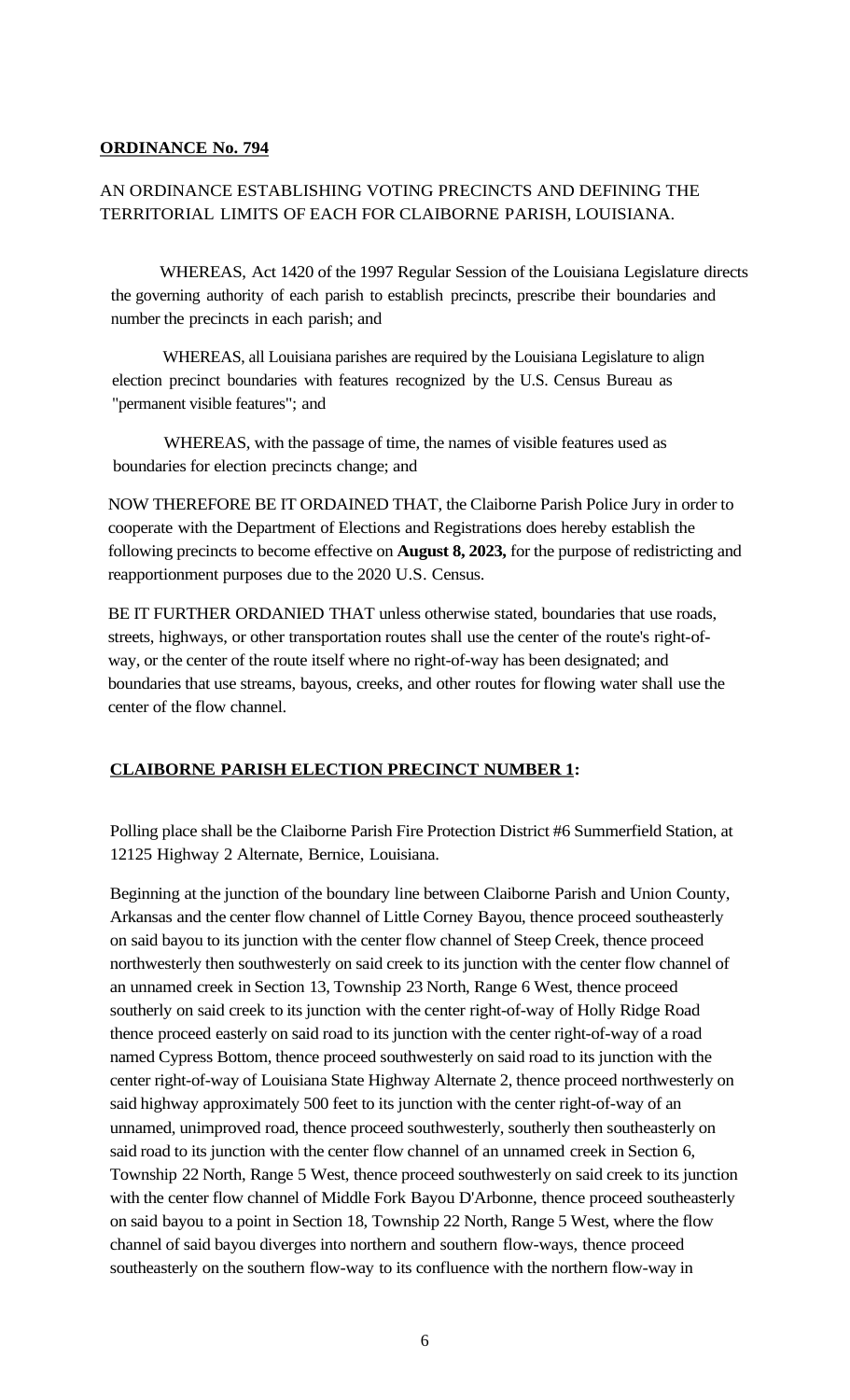Section 17, Township 22 North, Range 5 West, thence proceed southeasterly on Middle Fork Bayou D'Arbonne to its junction with the boundary line between Claiborne Parish and Union Parish, thence proceed northerly, thence easterly, then northerly, then easterly, thence northerly on said boundary line to its junction with the southern corporate limit of the Town of Junction City, thence proceed westerly, thence northerly on the corporate limits of the Town of Junction City, to its junction with the boundary line between Claiborne Parish and Union County, Arkansas, thence proceed westerly on said boundary to its junction with the center flow channel of Little Corney Bayou, the point of beginning.

### **CLAIBORNE PARISH ELECTION DISTRICT NUMBER 3:**

Polling place shall be the Claiborne Parish Fair Building at 1563 Fairgrounds Drive in Haynesville, Louisiana.

Beginning at the junction of Boliew Road and the boundary line between Claiborne Parish and Columbia County, Arkansas, thence proceed westerly on said boundary line to its junction with the boundary line between Claiborne Parish, Columbia County, Arkansas, and Webster Parish, thence proceed southerly on the boundary line between Claiborne Parish and Webster Parish to its junction with the center right-of-way of Pisgah Road, thence proceed easterly then southeasterly on said road to its junction with the center right-of-way of Flat Lick Road, thence proceed southeasterly on said road to itsjunction with Line Road, thence proceed easterly on said road to its junction with the center right-of-way of Louisiana State Highway 534, thence proceed northeasterly on said highway to its junction with the center right-of-way of Homer Oil Field Road, thence proceed easterly, southerly, southeasterly then northeasterly on said road to its junction with the center right-of-way of Louisiana State Highway 3062, thence proceed northwesterly on said highway to its junction with the center right-of-way of a road named Garrett Hill Road, thence proceed northeasterly on said road to its junction with the center right- of-way with Louisiana State Highway 2 thence proceed easterly on said road approximately 1,000 feet on to its junction with the center right-of-way of Webb Cemetery Road, thence proceed northerly on said road to its junction with the center right-of-way of White Oak Cutoff Road, thence proceed easterly on said road to its junction with the center right-of-way of White Oak Road, thence proceed northwesterly on said road to its junction with the center right-of-wayof an unnamed, unimproved trail in Section 8, Township 21 North, Range 7 West, thence proceed northeasterly on said trail to itsjunction with the center right-of-way of Louisiana State Highway 540, thence proceed northwesterly on said highway to itsjunction with the center right-of-way of Heard Road, thence proceed northeasterly on said road to its junction with the center right-of-way of an unnamed, unimproved trail in Section 32, Township 22 North, Range 7 West, thence proceed northeasterly on said trail to its junction with the center right-of-way of the Louisiana and Northwest Railroad, thence proceed northwesterly on said railroad to itsjunction with the center right-of-way of Goodwin Lake Road, thence proceed northeasterly on said road to its junction with the center right-ofway of Hunt Road, thence proceed northeasterly on said road to its junction with the center right-of-way of U.S. Highway 79, thence proceed northwesterly on said highway to its junction with the electric power transmission line in Section32, Township 23 north, Range 7 west, thence proceed westerly along said power transmission line to its junction with Triplett Road, thence proceed northerly along the center right-of-way of Triplett Road to its intersection with Winn Bottom Road, thence proceed westerly along the center right-of-way of Winn Bottom Road to its junction with Black Bayou, thence proceed northerly along the center flow channel of Black Bayou to its junction with Louisiana State Highway Alternate 2, thence proceed westerly along the center right-of-way of Louisiana State Highway Alternate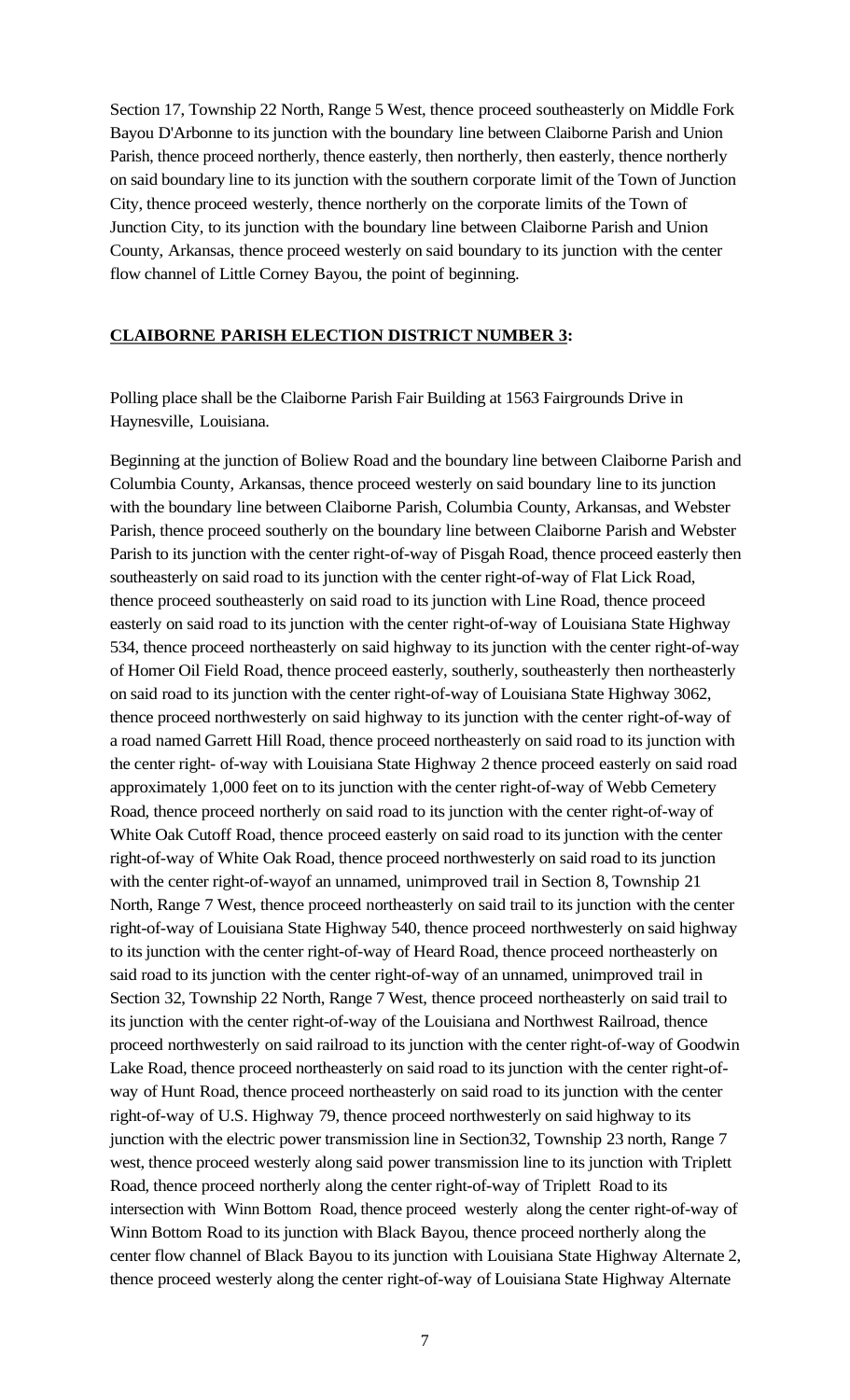2 to its junction with Shady Grove Road, thence proceed northwesterly along the center rightof-way of Shady Grove Road to its junction with Jordan McCurry Road, thence proceed northerly along the center right-of-way of Jordan McCurry Road to its junction with Louisiana State Highway 615, thence proceed easterly along the center right-of-way of Louisiana State Highway 615 to its junction with Louisiana State Highway 808, thence proceed northwesterly along the center right-of-way of Louisiana State Highway 808 to its junction with Plywood Road, thence proceed northeasterly, then southeasterly, then easterly along the center right-of-way of Plywood Road to its intersection with the Louisiana and Northwest Railroad, thence proceed northerly along the center right-of-way of said railroad to its junction with Pete Taylor Road, thence proceed westerly along the center right-of-way of Pete Taylor Road to its junction with U.S. Highway 79, thence, proceed southerly along the center right-of-way of U.S. Highway 79 to itsjunction with Boliew Road, thence proceed easterly then northerly along the center right-of-way of Boliew Road to its junction with the boundary line between Claiborne Parish and Columbia County, Arkansas, the point of beginning.

### **CLAIBORNE PARISH ELECTION PRECINCT NUMBER 5:**

Polling Place shall be the Village Hall at 15329 Highway 9 in Athens, Louisiana.

Beginning at the junction of Bear Creek and Louisiana State Highway 518, thence proceed westerly on said highway to its intersection with the center right-of-way of a road named Fincher Creek Road, thence proceed northeasterly then northwesterly on said road to its intersection with the center right-of-way of Harris Road, thence proceed northeasterly then northerly on said road to its intersection with the center right-of-way of Moreland Road, thence proceed easterly on said road to its intersection with the center right-of-way of Louisiana State Highway 9, thence proceed southeasterly on said road to its intersection with the center right-of-way of lsaac Creek Road, thence proceed easterly on said road to its intersection with the center right-of-way of St. John Road, thence proceed southerly on said road to its intersection with the center right-of-way of Mulnix Switch Road, thence proceed southeasterly on said road to its intersection with the center right-of-way of Tulip Road, thence proceed southerly on said road to its intersection with the center right-of-way of Louisiana State Highway 518, thence proceed southwesterly on said highway to its intersection with the center right-of-way of Gantt Rodeo Road, thence proceed southerly on said road to its intersection with the center flow channel of Leatherman Creek, thence proceed southwesterly on said creek to its intersection with the center right-of-way of Barnes Road, thence proceed southeasterly on said road to itsintersection with the center flow channel of Frazier Creek, thence proceed southwesterly on said creek to its intersection with the center flow channel of an unnamed creek on the boundary line between Sections 21 and 22, Township 19 North, Range 6 West, thence proceed southerly on said creek to its intersection with the center right-of-way of an unnamed, unimproved trail in Section 28, Township 19 North, Range 6 West, thence proceed first, westerly, then southerly, westerly, southerly, then westerly on said trail to its intersection with the center right-of-way of Cook Road, thence proceed southerly on said road to itsintersection with the center right-of-way of Louisiana State Highway 9, thence proceed southeasterly on said highway to its intersection with the boundary line between Claiborne Parish and Bienville Parish, thence proceed westerly on said boundary line to its junction with the center right-of-way of a road named Beech Hill, thence proceed northeasterly on said road to its intersection with the center right-of-way of Old Arcadia Road, thence proceed northwesterly on said road to its intersection with the center flow channel of Bear Creek, thence proceed northeasterly on said creek to its intersection with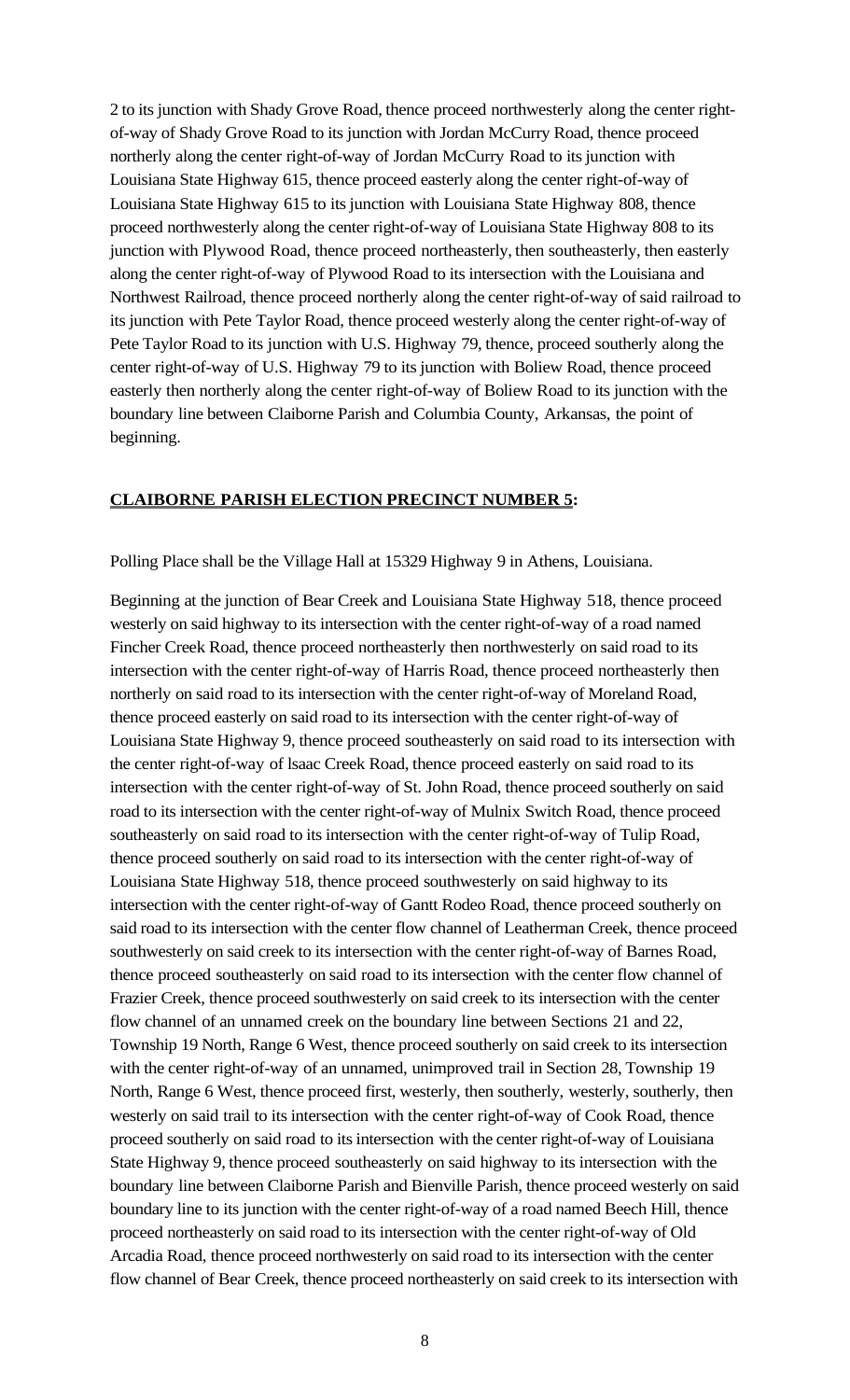the center right-of-way of Louisiana State Highway 518, the point of beginning, LESS AND EXCEPT all that land lying within the corporate boundaries of the Village of Athens (Claiborne Parish Election Precinct Number 51).

# **CLAIBORNE PARISH ELECTION PRECINCT NUMBER 7:**

Polling Place shall be the Crossroads Community Center at 3494 Highway 519, Athens, Louisiana.

Beginning at the junction of the boundary line between Claiborne Parish and Bienville Parish and the center right-of-way of Louisiana State Highway 9, thence proceed easterly on said boundary line to its junction with the boundary comer between Claiborne Parish, Bienville Parish, and Lincoln Parish, thence proceed northeasterly on the boundary line between Claiborne Parish and Lincoln Parish to itsjunction with the center flow channel of Bayou D'Arbonne, thence proceed northwesterly on said bayou to its junction with the Lake Claiborne dam, thence proceed southwesterly along said dam to the southern shoreline of Lake Claiborne, thence proceed westerly along the southern shoreline of Lake Claiborne to the center right-of-way of Tuggle Road, thence proceed southeasterly on said road to its junction with the center right-of- way of Louisiana State Highway 146, thence proceed westerly on said highway to its junction with the center right-of-way of St. John Road, thence proceed southerly on said road to its junction with the center right-of-way of Mulnix Switch Road, thence proceed southeasterly on said road to its junction with the center right-of-way of Tulip Road, thence proceed southerly on said road to its junction with the center right-of-way of Louisiana State Highway 518, thence proceed southwesterly on said highway to its junction with the center right-of-way of Gantt Rodeo Road, thence proceed southerly on said road to its junction with the center flow channel of Leatherman Creek, thence proceed southwesterly on said creek to its junction with the center right-of-way of Barnes Road, thence proceed southeasterly on said road to its junction with the center flow channel of Frazier Creek, thence proceed southwesterly on said creek to its junction with the center flow channel of an unnamed creek on the boundary line between Sections 21 and 22, Township 19 North, Range 6 West, thence proceed southerly on said creek to itsjunction with the center right-of-way of an unnamed, unimproved trail in Section 28, Township 19 North, Range 6 West, thence proceed westerly, southerly, westerly, southerly, then westerly on said trail to its junction with the center right-of-way of Cook Road, thence proceed southerly on said road to itsjunction with the center right-of-way of Louisiana State Highway 9, thence proceed southeasterly on said highway to its junction with the boundary line between Claiborne Parish and Bienville Parish, the point of beginning.

# **CLAIBORNE PARISH ELECTION PRECINCT NUMBER 8:**

Polling Place shall be the Homer City Hall at 400 East Main Street, Homer, Louisiana.

Beginning at the junction of the center right-of-way of Louisiana State Highway 2 and the center right-of-way of Dogwood Road, thence proceed northerly on said road to its junction with the center right-of-way of White Oak Cutoff, thence proceed easterly on said road to its junction with the center right-of-way of White Oak Road, thence proceed northwesterly on said road to its junction with the center right-of-way of an unnamed, unimproved trail in Section 8, Township 21 North, Range 7 West, thence proceed northeasterly on said trail to its junction with the center rightof-way of Louisiana State Highway 540, thence proceed northwesterly on said highway to its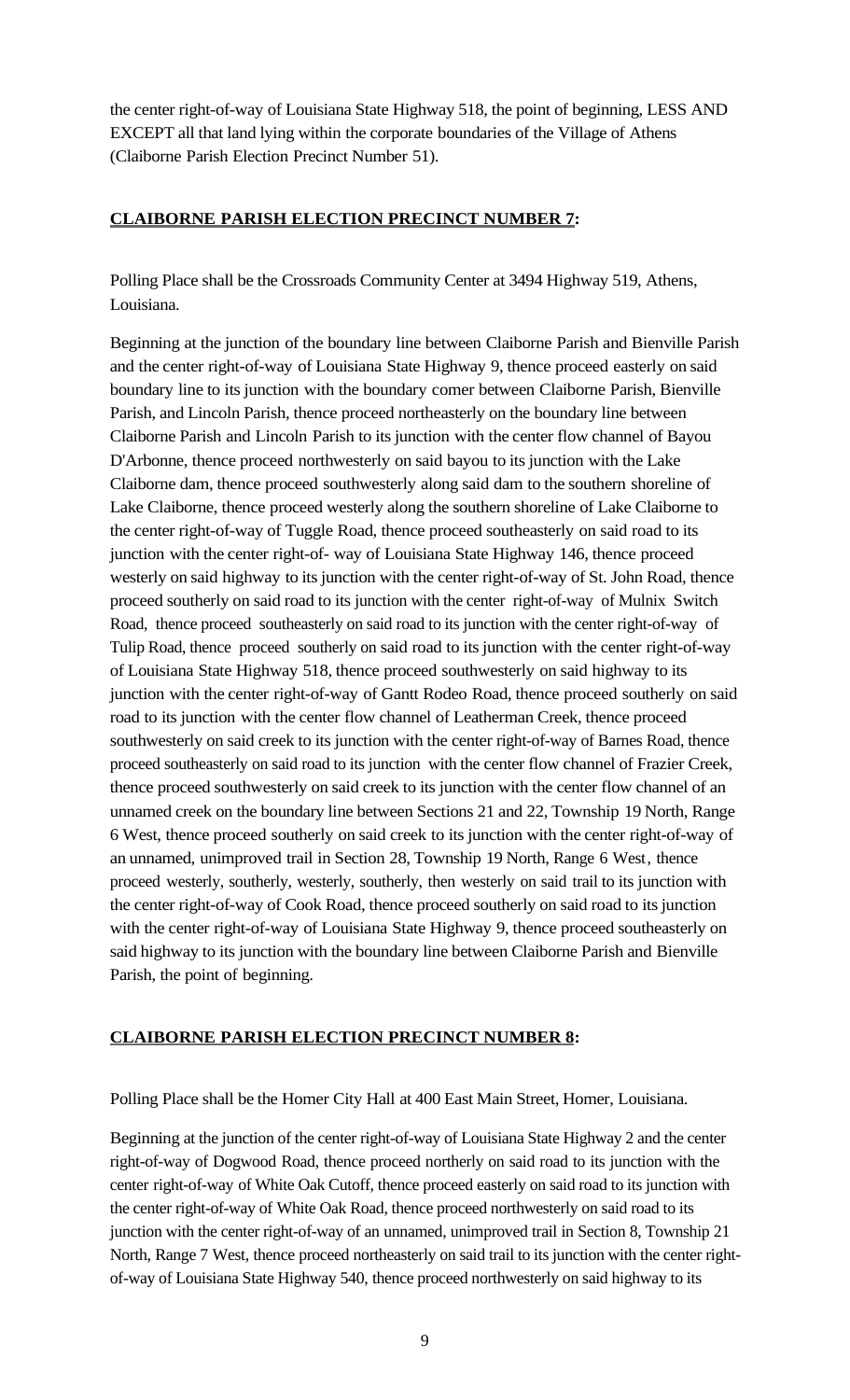junction with the center right-of-way of Heard Road, thence proceed northeasterly on said road to its junction with the center right-of-way of an unnamed, unimproved trail in Section 32, Township 22 North, Range 7 West, thence proceed northeasterly on said trail to its junction with the center right-of-way of the Louisiana and Northwest Railroad, thence proceed southerly on said railroad to its junction with the center flow channel of Sandy Branch, thence proceed northeasterly on said branch to its junction with the center right-of-way of Camp Road, thence proceed southerly on said road to its junction with the center right-of-way of Academy Road; thence proceed easterly along said road to its junction with the center right-of-way of U.S. Highway 79, thence proceed southeasterly on said highway to its junction with the center right-of-way of the unnamed lane in the southern half of section 35 of Township 21 North, Range 7 West, thence proceed easterly on said unnamed to its junction with the center right-of-way Louisiana State Highway 520, thence proceed northeasterly on said highway to its junction with the center right-of-way of the Krouse Road, run thence northerly on said road to its junction with the Billy Shaw Road and an unnamed, unimproved trail, thence proceed easterly on said trail to its junction with the center right-of-way of Louisiana State Highway 520, thence proceed northeasterly on said highway to its junction with the center right-of-way of Fire Tower Road, thence proceed southeasterly on said road to its junction with the center right-of-way of Old Colquitt Road, thence proceed northeasterly on said road to its junction with the center right-of-way of Fire District Road 910 on the southern boundary of Section 10, Township 22 North, Range 6 West, thence proceed easterly then southeasterly on said road to its junction with the center flow channel of an unnamed creek in Section 15, Township 22 North, Range 6 West, thence proceed northeasterly on said creek to its junction with the center flow channel of Middle Fork Bayou D'Arbonne, thence proceed northeasterly, easterly, then southeasterly on said bayou to a point in Section 18, Township 22 North, Range 5 West, where the flow channel of said bayou diverges into northern and southern flow-ways, thence proceed southeasterly on the southern flow-way to its junction with the center flow channel of an unnamed creek on the eastern side of Section 18, Township 22 North, Range 5 West, thence proceed southwesterly on said creek to its junction with the center right-of-way of Richardson Loop (Parish Road 39), thence proceed southerly on said road to its junction with Louisiana State Highway 9 and Antioch Road (Parish Road 47), thence proceed southeasterly on the center rightof-way of Antioch Road to its junction with the center right-of-way of Greer Road, thence proceed southerly along said road to its junction with the center right-of-way of Louisiana State Highway 2, thence proceed westerly on said highway to its junction with the center right-of-way of Louisiana Highway 9, thence proceed southwesterly on said highway to its junction with the center rightof-way of East  $5<sup>th</sup>$  Street, thence proceed northerly along said street to its junction with the center right-of-way of North  $4<sup>th</sup>$  Street, thence proceed westerly along said street to its junction with the center right-of-way of East 4<sup>th</sup> Street, thence proceed southerly along said street to its junction with the center right-of-way of North Main Street, thence proceed westerly along said street to its junction with the center right-of-way of West Main Street (U.S. Highway 79), thence proceed northerly along said street to its junction with the center right-of-way of North 5<sup>th</sup> Street (Louisiana State Highway 540), thence proceed westerly then northwesterly along said highway to its junction with the center right-of-way of Louisiana State Highway 2, thence proceed westerly on said highway to its junction with the center right-of-way of Dogwood Road, the point of beginning.

### **CLAIBORNE PARISH ELECTION PRECINCT NUMBER 10:**

Polling Place shall be the Lisbon Community Center at 131 Hebron Road, Lisbon, Louisiana.

Beginning at the junction of the center right-of-way of Louisiana State Highway 2 and the center flow channel of Middle Fork Bayou D'Arb0nne, thence proceed northwesterly on said bayou to a point where the flow channel diverges into northern and southern flow ways in the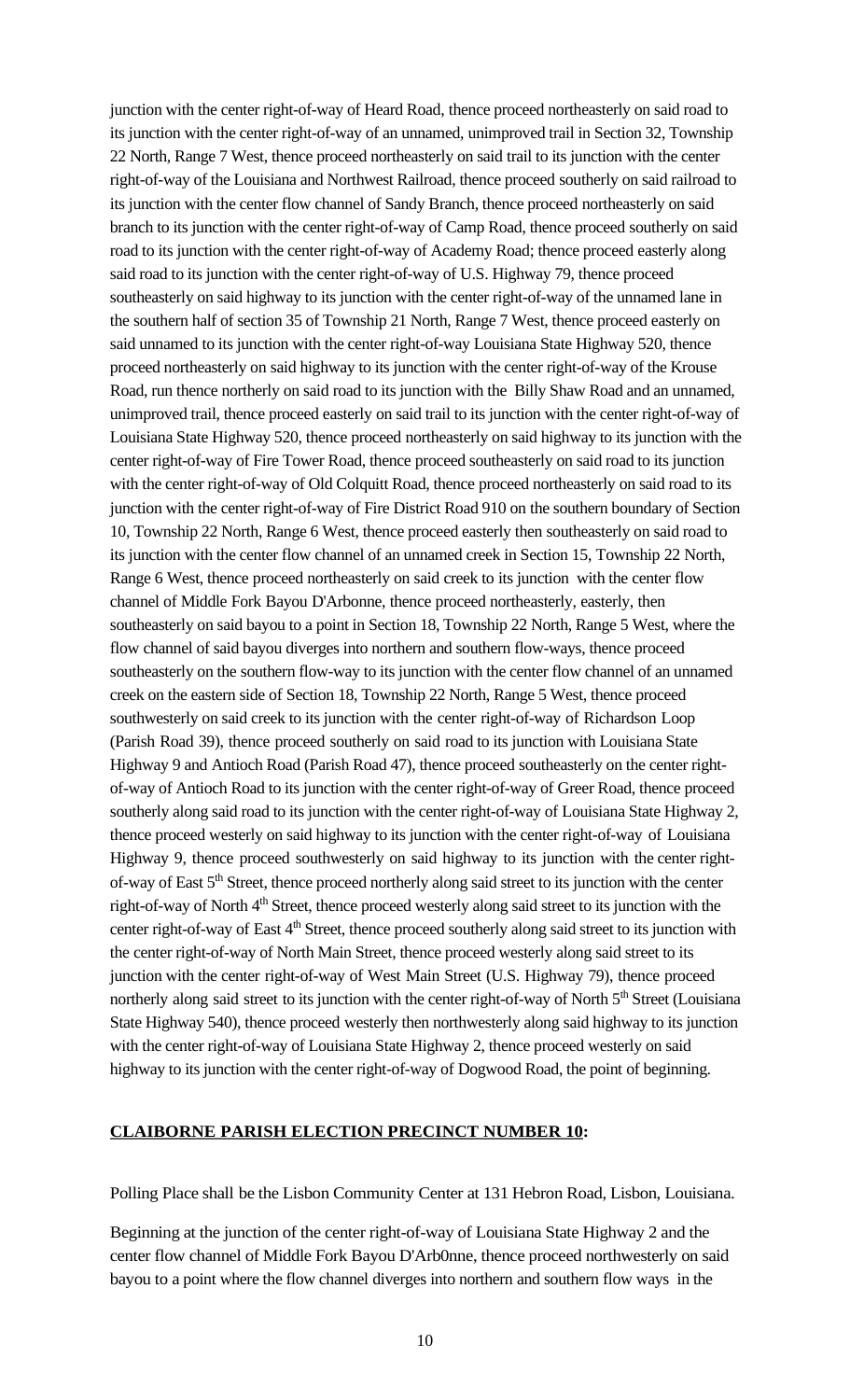Northwest quarter of Section 27, Township 22 North, Range 5 West, thence proceed easterly on the southern flow-way to its junction with the center flow channel of an unnamed creek on the eastern side of Section 18, Township 22 North, Range 5 West, thence proceed southwesterly on said creek to its junction with the center right-of-way of Richardson Loop; thence proceed southerly on said road to its junction with Louisiana State Highway 9 and Antioch Road; thence proceed southeasterly on the center right-of-way of Antioch Road to its junction with the center right-of-way of Greer Road; thence proceed southerly along said road to its junction with the center right-of-way of Louisiana State Highway 2, thence proceed easterly on said highway to its junction with western corporate limits of the Village of Lisbon, thence proceed northerly, easterly then southerly on said corporate limits to its junction with the center flow channel of Five-mile Creek, thence proceed southeasterly on said creek to its junction with the center of Tenneco Road, thence proceed northerly on said road to its junction with the center right-of-way of Louisiana State Highway 2, then proceed easterly on said highway to its junction with the center flow channel of Middle Fork Bayou D'Arbonne, the point of beginning.

# **CLAIBORNE PARISH ELECTION PRECINCT NUMBER 11A:**

Polling Place shall be the Lisbon Community Center at 131 Hebron Road, Lisbon, Louisiana.

Beginning at the junction of the center flow channel of Middle Fork Bayou D'Arbonne and the center right-of-way of Louisiana State Highway 2, thence proceed southeasterly on said bayou to its most northern junction with the boundary line between Claiborne Parish and Union Parish, thence proceed southerly, easterly then southerly on said boundary to the junction of the boundary lines between Claiborne Parish, Union Parish and Lincoln Parish, thence proceed westerly to its junction with the center right-of-way of Revis Fowler Road, thence proceed northeasterly on said road to its junction with the center right-of-way of Sharon Road, thence proceed northerly on said road to its junction with the center right-of-way of Louisiana State Highway 152, thence proceed northwesterly on said highway to its junction with the center right-of-way of Louisiana State Highway 2, thence proceed northeasterly then northerly on said highway to its junction of the center flow channel of Middle Fork Bayou D'Arbonne, the point of beginning.

# **CLAIBORNE PARISH ELECTION PRECINCT NUMBER 11B:**

Polling Place shall be the Lisbon Community Center at 131 Hebron Road, Lisbon, Louisiana.

Beginning at the junction of the center right-of-way of Louisiana State Highway 2 and the center right-of-way of Louisiana State Highway 152, thence proceed southeasterly on said Louisiana State Highway 152 to its junction with the center right-of-way of Sharon Road, thence proceed southerly on said road to its junction with the center right-of-way of Revis Fowler Road, thence proceed southwesterly on said road to its junction with the center right-of-way of Tibbett Road on the boundary line between Claiborne Parish and Lincoln Parish, thence proceed westerly then southerly on said boundary line to its junction with the center flow channel of Bayou D'Arbonne, thence proceed northwesterly on said bayou to its junction with the Lake Claiborne dam, thence proceed northeasterly on said dam to itsjunction with the northern shore line of Lake Claiborne, thence proceed northwesterly on the northern shoreline of Lake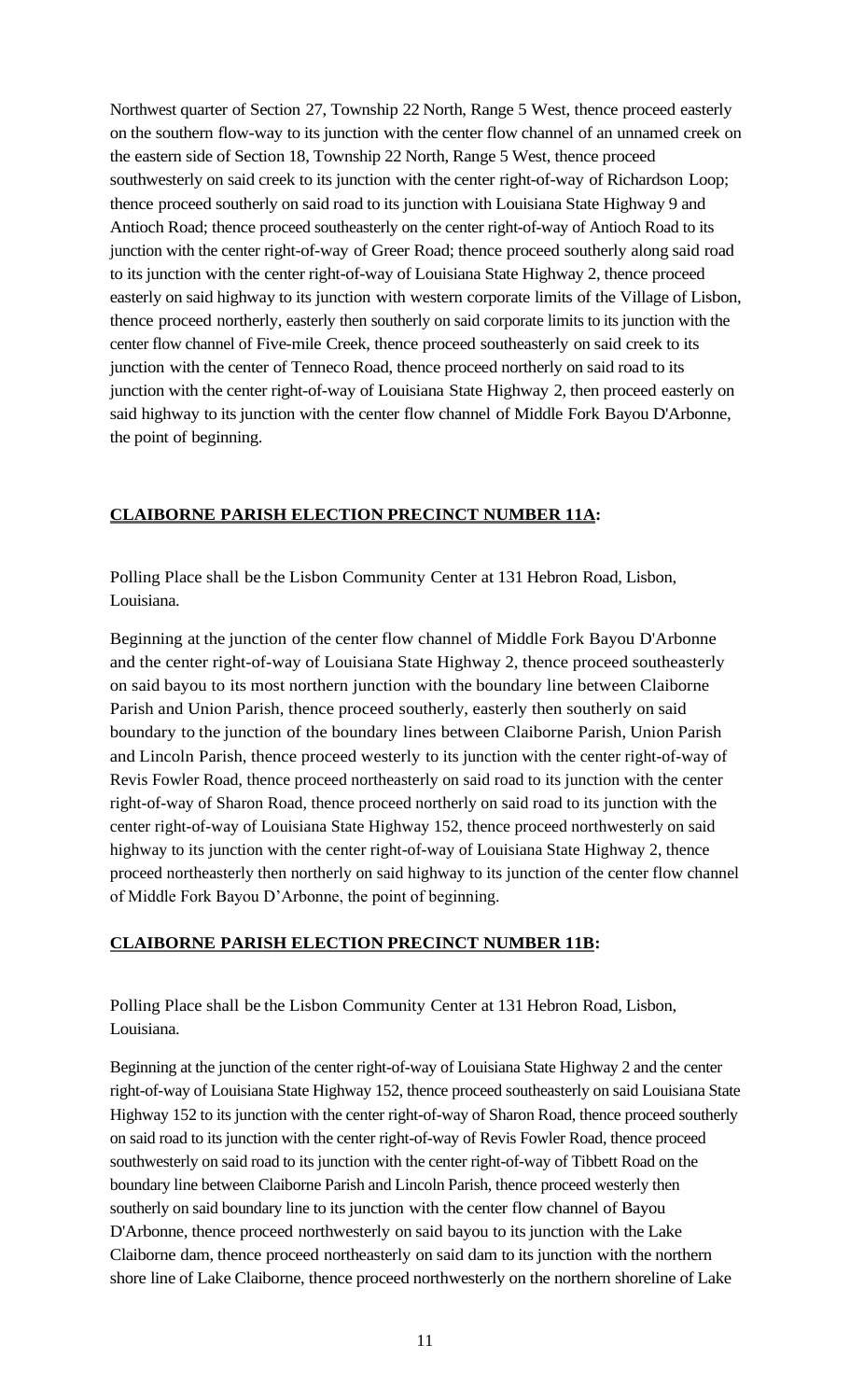Claiborne to its junction with the center right-of-way of a pipeline, thence proceed northwesterly on said pipeline to its junction with the center right-of-way of an unnamed road on the eastern side of Section 25, Township 21 North, Range 6 West, thence proceed northeasterly on said road to its junction with the center right-of-way of a road named Liberty Hill, thence proceed northerly on said road to its junction with the center right-of-way of Louisiana State Highway 2, thence proceed easterly on said highway to its junction with the western corporate limits of the Village of Lisbon, thence proceed southerly, easterly, then northerly on said corporate limits to its junction with the center flow channel of Fivemile Creek, thence proceed southeasterly on said creek to its junction with the center right-of-way of Tenneco Road, thence proceed northeasterly, then northerly on said road to its junction with the center right-of-way of Louisiana State Highway 2, thence proceed easterly on said highway to its junction with the center right-of-way of Louisiana State Highway 152, the point of beginning.

# **CLAIBORNE PARISH ELECTION PRECINCT NUMBER 21:**

Polling Place shall be Claiborne Parish Fair Building at 1563 Fairgrounds Drive in Haynesville, Louisiana.

Beginning at the junction of the boundary line between Claiborne Parish and Union County, Arkansas, and the center flow channel of Little Corney Bayou, thence proceed southeasterly on said bayou to its junction with the center flow channel of Steep Creek, thence proceed northwesterly then southwesterly on said creek to its junction with the center flow channel of an unnamed creek in Section 13, Township 23 North, Range 6 West, thence proceed southerly on said creek to itsjunction with the center right-of-way of Holly Ridge Road, thence proceed easterly on said road to its junction with the center right-of-way of a road named Cypress Bottom, thence proceed southwesterly on said road to its junction with the center right-ofway of Louisiana State Highway Alternate 2, thence proceed northwesterly on said highway approximately 500 feet to its junction with the center right-of-way of an unnamed, unimproved road, thence proceed southwesterly, southerly then southeasterly on said road to its junction with the center flow channel of an unnamed creek in Section 6, Township 22 North, Range 5 West, thence proceed southwesterly on said creek to its junction with the center flow channel of Middle Fork Bayou D'Arbonne, thence proceed northwesterly then westerly on Middle Fork Bayou D'Arbonne to its junction with an unnamed creek in Section 11, Township 22 North, Range 6 West, thence proceed southwesterly on said creek to its junction with the center right-of-way of Forest Service Road 910 in Section 15, Township 22 North, Range 6 West, thence proceed westerly on said road to its junction with Old Colquitt Road (Forest Service Road 911), thence proceed southwesterly on said road to its junction with the center right-of-way of Forest Service Road 913, thence proceed northwesterly on said road to its junction with the center right-of-way line of Louisiana State Highway 520, thence proceed northeasterly on said highway to its junction with the center right-of-way of Louisiana State Highway Alternate 2, thence proceed northwesterly on said highway to its junction with the center right-of-way of Louisiana State Highway 161, thence proceed northeasterly on said highway to its junction with the center right-of-way of Hubie Lewis Road, thence proceed northwesterly on said road to itsjunction with the boundary line between Claiborne Parish and Columbia County, Arkansas, thence proceed easterly on said boundary line to itsjunction with the center flow channel of Corney Bayou, the point of beginning.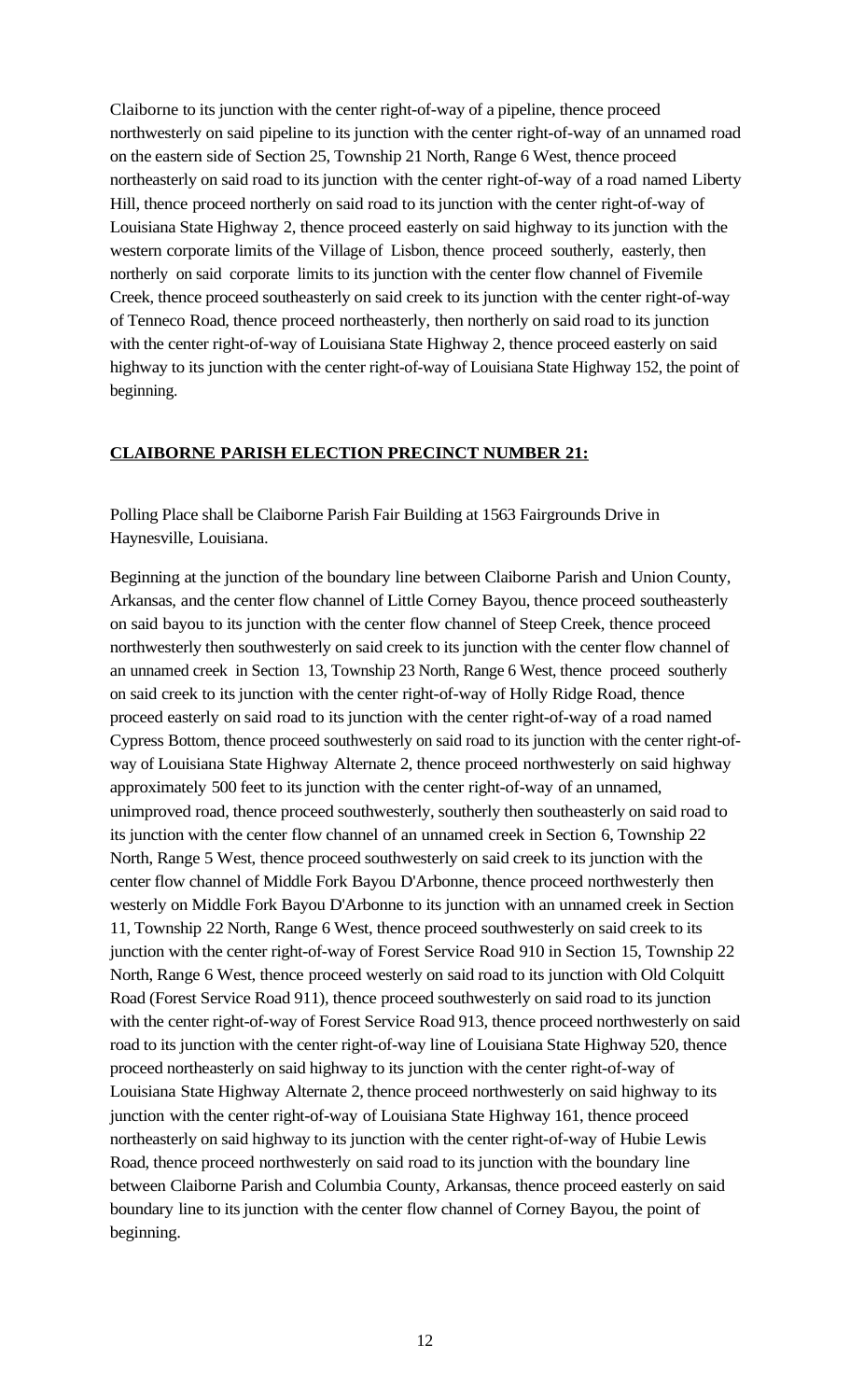#### **CLAIBORNE PARISH ELECTION PRECINCT NUMBER 31:**

Polling place shall be the Claiborne Parish Fair Building at 1563 Fairgrounds Drive in Haynesville, Louisiana.

Beginning at the junction of Hubie Lewis Road and the boundary line between Claiborne Parish and Columbia County, Arkansas, thence proceed southerly on said road to its junction with the center right-of-way of Louisiana State Highway 161, thence proceed southwesterly on said highway to its junction with the center right-of-way of Louisiana State Highway Alternate 2, thence proceed southeasterly on said highway to its junction with the center right-of-way of Louisiana State Highway 520, thence proceed southwesterly on said highway to its junction with the center right-of-way of Bell Hill Road and Forest Service Road 913 to its junction with the center right-of-way of Old Colquitt Road (Forest Service Road 911), thence proceed southwesterly on said road to its junction with the center right-of-way of Forest Service Road 914, thence proceed northwesterly on said road to its junction with the center right-of-way of Louisiana State Highway 520, thence proceed southwesterly on said road approximately 2,500 feet to its junction with the center right-of-way of an unnamed, unimproved trail, thence proceed westerly on said trail to its junction with the center right-of-way of Krause Road, thence proceed southerly along said road to its intersection with the center right-of-way of Louisiana State Highway 520, thence proceed southwesterly along said highway to its junction with the center right-of-way of the unnamed lane in the southern half of Section 35, Township 21 North, Range 7 West, thence proceed westerly along said lane to its junction with the center right-of-way of U.S. Highway 79, thence proceed northwesterly along said highway to its junction with the center right-of-way of Academy Road, thence proceed westerly on said road to its junction with the center right-of-way of Camp Road, thence proceed northerly on said road to its junction with the center flow channel of Sandy Branch, then proceed southwesterly along said branch to its junction with the center rightof-way of the Louisiana and Northwest Railroad, thence proceed northwesterly on said railroad to its junction with the center right-of-way of Goodwin Lake Road, thence proceed northeasterly on said road to its junction with the center right-of-way of Hunt Road, thence proceed northeasterly on said road to its junction with the center right-of-way of U.S. Highway 79, thence proceed northwesterly on said highway to its junction with the center right-of-way of Barnette Road, and the center right-of-way of U.S. Highway 79, thence proceed northwesterly on said highway to its junction with the center right-of-way of Sherman Street, thence proceed northeasterly on said street to its junction with the center flow channel of Spring Branch, thence proceed northeasterly on said branch to its junction with the center flow channel of Middle Fork Bayou D'Arbonne, thence proceed southeasterly on said bayou to its junction withthe center right-of-way of Louisiana State Highway 807, thence proceed northerly and then northeasterly on said highway to its junction with the center right-of-way of Winn Road, thence proceed northwesterly on said road to its junction with the center right-of-way of Boliew Road, thence proceed northerly on said road to its junction with the boundary line between Claiborne Parish and Columbia County, Arkansas, thence proceed easterly on said boundary line to its junction with the boundary corner between Columbia County, Arkansas, Union County, Arkansas and Claiborne Parish, thence proceed easterly on the boundary line between Claiborne Parish and Union County, Arkansas to its junction with the center right-ofway of the Hubie Lewis Road, the point of beginning.

#### **CLAIBORNE PARISH ELECTION PRECINCT NUMBER 34:**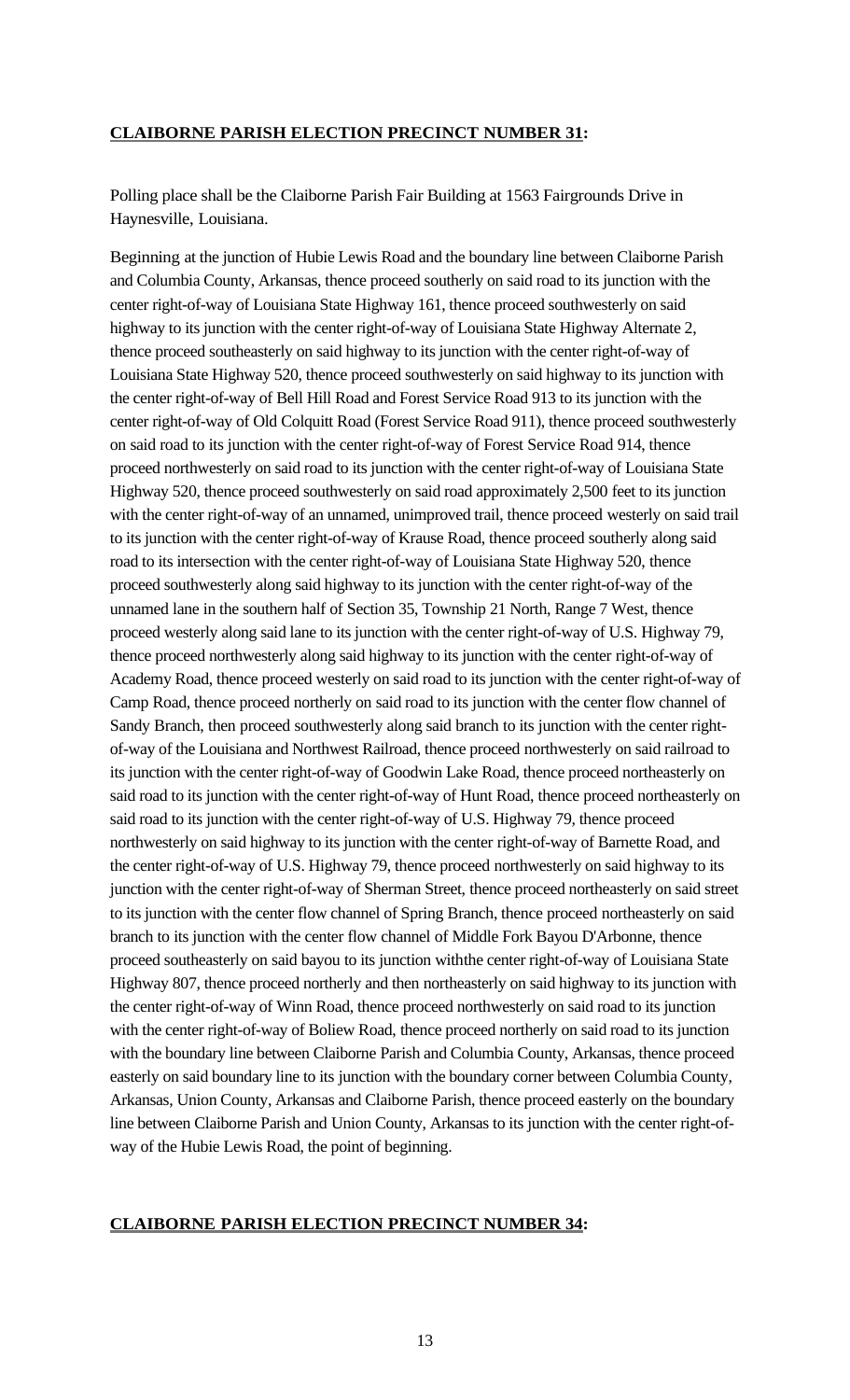Polling Place shall be the Claiborne Parish Fair Building at 1563 Fairgrounds Drive in Haynesville, Louisiana.

Beginning at the junction of the center right-of-way of U.S. Highway 79 and a power transmission line in Section 32, Township 23 North, Range 8 West, thence proceed westerly along said power transmission line to its junction with the center right-of-way of Louisiana State Highway 534, and a power transmission line in Section 36 of Township 23 North, Range 8West, proceed westerly along said power transmission line to its junction with the center right-of-way of Triplet Road, thence proceed northwesterly on the center right-of-way of Triplet Road to its junction with the center right-of-way of Main Street, thence proceed northeasterly on said street to its junction with the center right-of-way of West Bailey Avenue, thence proceed on said avenue to its junction with the center right-of-way of Bailey Avenue, thence proceed northeasterly then easterly on said avenue to its junction with the center right-of-way of Thomas Street, thence proceed northwesterly on said street to its junction with the center right-of-way of Reed Street, thence proceed westerly then northwesterly on said street to its junction with the center right-of-way of Louisiana State Highway Alternate 2, thence proceed northeasterly on said highway to its junction with the center right-of-way of U.S. Highway 79, thence proceed southeasterly on said highway to its intersection with a power transmission line in Section 32, Township 23 North, Range 8 West, the point of beginning.

## **CLAIBORNE PARISH ELECTION PRECINCT 35:**

Polling place shall be the Claiborne Parish Fair Building at 1563 Fairgrounds Drive in Haynesville, Louisiana.

Beginning at the junction of the center right-of-way of Triplet Road and the center right-ofway of Winn Bottom Road, thence proceed southwesterly along Winn Bottom Road to its junction with the center flow channel of Black Bayou, thence proceed northwesterly, then northeasterly on said bayou to its junction with the center right-of-way of Louisiana State Highway Alternate 2, thence proceed easterly on said highway to its junction with the center right-of-way of Reed Street, thence proceed southeasterly then easterly on said street to its junction with the center right-of-way of Thomas Street, thence proceed southeasterly on said street to its junction with the center right-of-way of Bailey Avenue, thence proceed southwesterly on said avenue to its junction with the center right-of-way of West Bailey Avenue, thence proceed southwesterly on said avenue to its junction with the center right-ofway of Triplet Road and the center right-of-way of Winn Bottom Road, the point of beginning.

# **CLAIBORNE PARISH ELECTION PRECINCT NUMBER 36:**

Polling place shall be the Claiborne Parish Fair Building at 1563 Fairgrounds Drive in Haynesville, Louisiana.

Beginning at the junction of the center right-of-way of Shady Grove Road and the center rightof-way of Louisiana State Highway Alternate 2, thence proceed northwesterly on Oil Center Road (Shady Grove Road) to its junction with the center right-of-way of Jordan McCurry Road, thence northerly on Jordan McCurry Road to its junction with the center right-of-way of Louisiana State Highway 615, thence proceed easterly on said boundary to the center right-ofway of U.S. Highway 79, thence proceed northerly to the center right-of-way of Boliew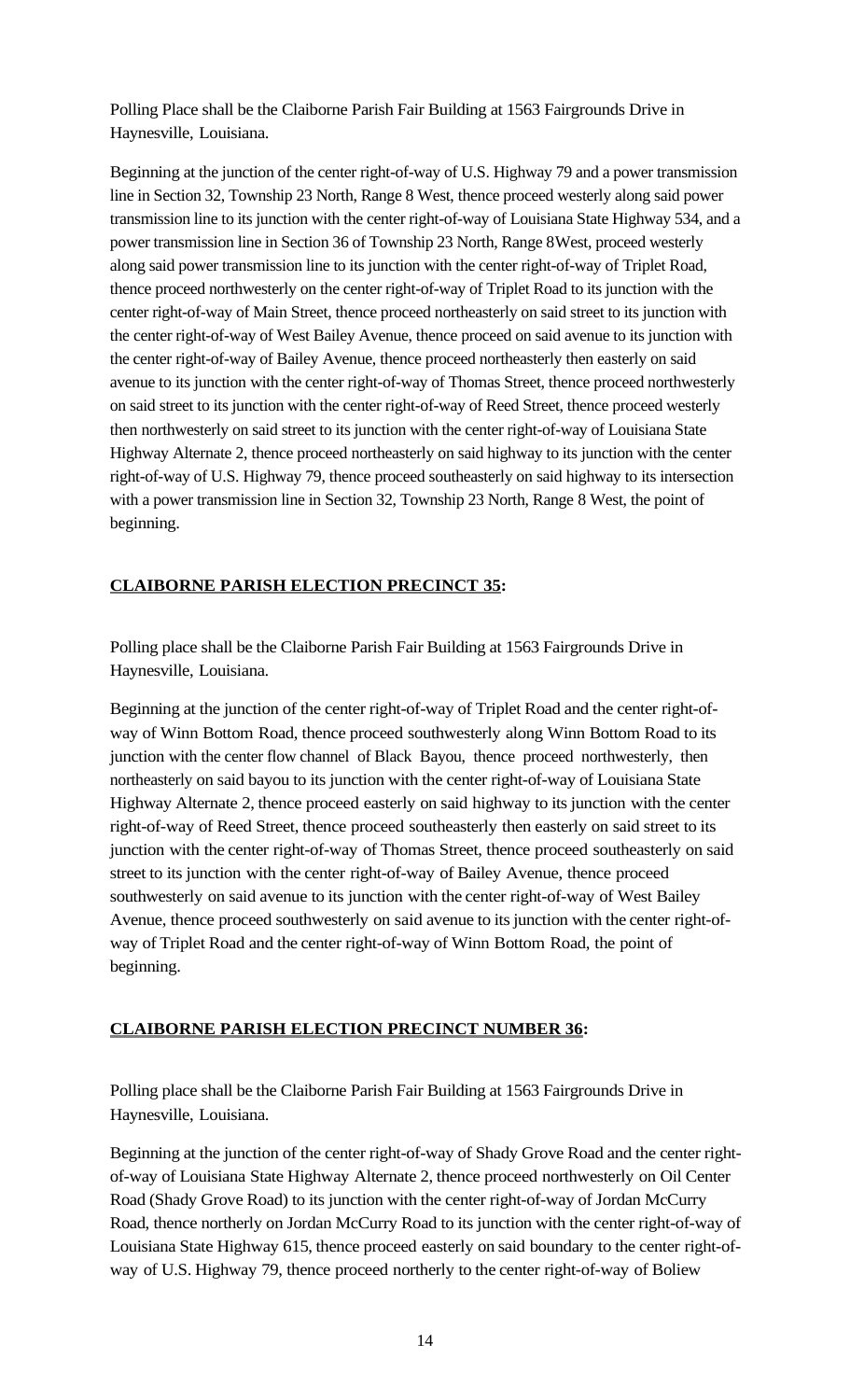Road, thence proceed easterly then northeasterly on said road to the junction of the center right-of-way of Winn Road, thence proceed southeasterly on Winn Road to the center rightof-way of Louisiana State Highway 807, thence proceed southerly on said highway to the junction of the center flow channel of Middle Fork Bayou D'Arbonne, thence proceed westerly on said bayou to the junction with the center flow channel of Spring Branch, thence proceed southwesterly on said branch to Louisiana State Highway Alternate 2, thence proceed southwesterly on said highway to the junction with the center right-of-way of U.S. Highway 79, thence proceed northwesterly on said highway to its junction with the center right-of-way of Louisiana State Highway Alternate 2, thence proceed westerly on said highway to the junction of the center right-of-way of Shady Grove Road, the point of beginning.

## **CLAIBORNE PARISH ELECTION PRECINCT NUMBER 37:**

Polling place shall be the Claiborne Parish Fair Building at 1563 Fairgrounds Drive in Haynesville, Louisiana.

Beginning at the junction of Louisiana State Highway 615 and Louisiana State Highway 808, thence proceed northwesterly on said Highway 808 to its junction with the center right-of-way of Plywood Road, thence proceed northeasterly, then easterly along said road to the Louisiana and Northwest Railroad track, thence proceed northerly along said railroad track to the junction of the center right-of-way of Pete Taylor Road, thence proceed easterly along said road to the junction with the center right-of-way of U.S. Highway 79, thence proceed southerly on said highway to the junction of the center right-of-way of Louisiana State Highway 615, thence proceed westerly on said highway to the junction with the center rightof-way of Louisiana State Highway 808, the point of beginning.

### **CLAIBORNE PARISH ELECTION DISTRICT NUMBER 41:**

Polling place shall be the Harris Community Center at 2800 Harris Road, Minden, Louisiana.

Beginning at the junction of the boundary line between Claiborne Parish and Webster Parish and the center right-of-way of U.S. Highway 79, thence proceed northeasterly on said highway to its junction with the center right-of-way of Sanders Road, thence proceed easterly on said road to its junction with the center right-of-way of Harris Road, thence proceed northeasterly on said road to its junction with the center right- of-way of U.S. Highway 79, thence proceed southwesterly along said highway to its junction with the center right-of-way of center right-of-way of Maritzky Road thence proceed northerly on said road to its junction with the center right-of-way of Dutchtown Road, thence proceed northeasterly on said road to its junction with the center right-ofway of McClung Owens Road, thence proceed northwesterly on said road to its junction with the center right-of-way of an unnamed, unimproved trail also in Section 29, Township 21 North, Range 7 West, thence proceed northwesterly then northeasterly on said trail to its junction with the center right-of-way of Louisiana State Highway 3062, thence proceed northwesterly on said highway to its junction with the center right-of-way of the Homer Oil Field Road, thence proceed westerly, northerly then northwesterly on said road to its junction with the center right-of-way of Louisiana State Highway 534, thence proceed southwesterly on said highway to its junction with the center right-of-way of Line Road, thence proceed westerly on said road to its junction with the center right-of-way of Flat Lick Road, thence proceed northwesterly on said road to its junction with the center right-of-way of Pisgah Road, thence proceed northwesterly then westerly on said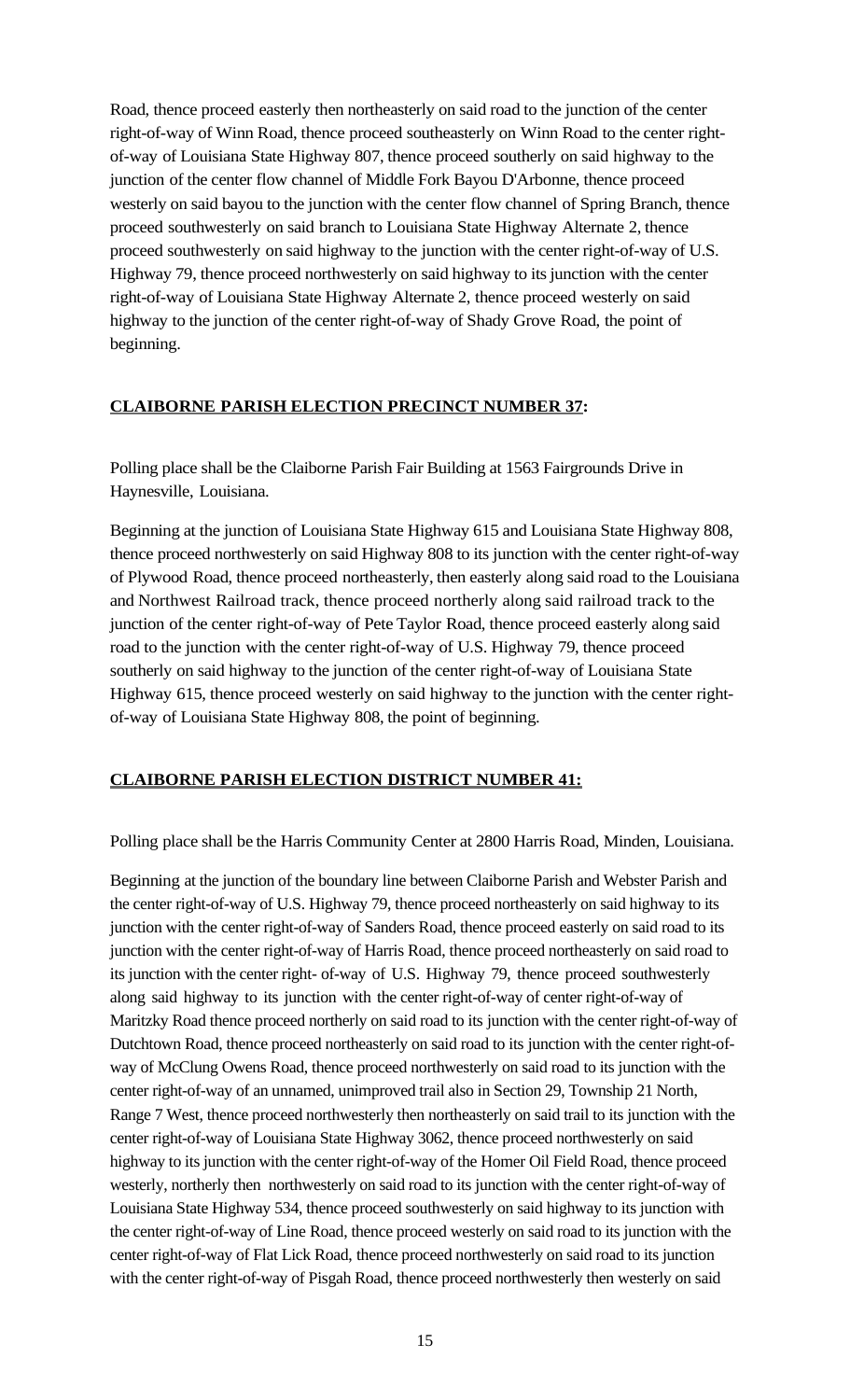road to its junction with the boundary line between Claiborne Parish and Webster Parish, thence proceed south along the boundary line between Claiborne and Webster Parish thence proceed east along the boundary line between Claiborne and Webster Parish and thence proceed south along the parish boundary line point of beginning.

# **CLAIBORNE PARISH ELECTION PRECINCT NUMBER 42:**

Polling place shall be the Harris Community Center at 2800 Harris Road, Minden, Louisiana.

Beginning at the junction of the boundary line between the center right-of-way of Sanders Road and the center right-of-way of U.S. Highway 79, thence proceed southwesterly along said highway to the boundary line between Claiborne Parish and Webster Parish, thence proceed southerly on the boundary line between Claiborne Parish, Webster Parish and Bienville Parish, thence proceed easterly on the boundary line between Claiborne Parish and Bienville Parish to its junction with the center right-of-way of an unnamed road in Section 31, Township 19 North, Range 7 West, thence proceed northeasterly on said road to itsjunction with the center right-of- way of another unnamed road also located in the same section, thence proceed northwesterly on said road to its junction with the center flow channel of Bear Creek, thence proceed northeasterly on said creek to its junction with the center right-of-way of Louisiana State Highway 518, thence proceed westerly on said highway to its intersection with the center right-of-way of Fincher Creek Road, thence proceed northeasterly then northwesterly on said road to its junction with the center right-of-way of Harris Road, thence proceed southwesterly on said road to its junction with the center right-of-way of Sanders Road, thence proceed northwesterly on said road to its junction with the center right-of-way of U.S. Highway 79, the point of beginning.

# **CLAIBORNE PARISH ELECTION PRECINCT NUMBER 51:**

Polling Place shall be the Village Hall at 15329 Highway 9 in Athens, Louisiana.

Precinct 51 contains all the territory within the corporate limits of the Village of Athens.

# **CLAIBORNE PARISH ELECTION PRECINCT NUMBER 81:**

Polling Place shall be the Lisbon Community Center at 131 Hebron Road in Lisbon, Louisiana.

Precinct 81 contains all territory within the corporate limits of the Village of Lisbon.

# **CLAIBORNE PARISH ELECTION PRECINCT NUMBER 84A:**

Polling Place shall be the Homer City Hall at 400 East Main Street in Homer, Louisiana.

Beginning at the junction of the center right-of-way of Cemetery Street and the center right-ofway of Edgewood Drive, thence proceed easterly on Edgewood Drive to the center right-ofway of U.S. Highway 79, thence proceed southerly on said highway to the center right-of-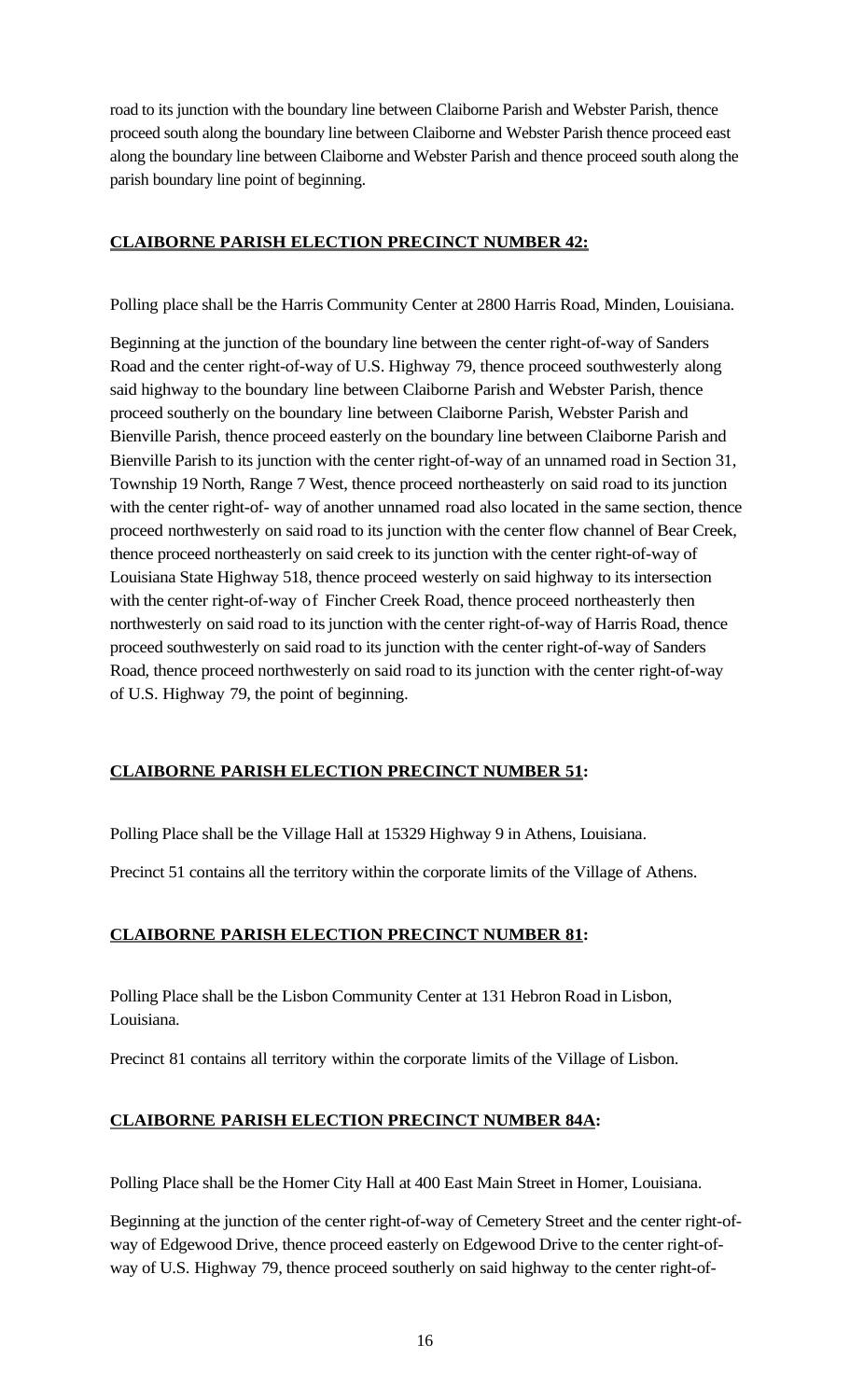way of North Main Street, thence proceed easterly on North Main Street to the center right-ofway of East 4th Street, thence proceed northerly on said street to the center right-of-way of North 4th Street, thence proceed easterly on said street to the center right-of-way of East 5<sup>th</sup> Street, thence proceed southerly on said street to the center right-of-way of Louisiana State Highway 9, thence proceed northeasterly on said highway to the center flow channel of Bayou D'Arbonne, thence proceed southeasterly on said bayou to its junction with the electric power transmission line in Section 19 of Township 21 North, Range 6 West, thence proceed southerly, then southeasterly, then southeasterly, then southerly on said power transmission line to its junction with the center flow channel of Caney Creek, thence proceed westerly on said creek to the center right-of-way of Louisiana State Highway 146, thence proceed northerly on said highway to the junction with the center right-of-way of South 4th Street, thence proceed westerly on said street to the junction of the center right-of-way of Owens Street, thence proceed northerly on said street to the center right-ofway of Beardsley Avenue, thence proceed westerly on said avenue to the center right-of-way of East Main Street, thence proceed southerly on said street to the center right-of-way of South 6th Street, thence proceed westerly on said street to the center right-of-way of U.S. Highway 79, thence proceed northerly on said highway to the junction of the center right-of-way of Fulmer Street, thence proceed westerly on said street to the center right-of-way of West 3rd Street, thence proceed northerly on said street to the junction of the center right-of-way of Cemetery Street, thence proceed westerly then northerly on said street to the junction of the center right-of-way of Edgewood Drive, the point of beginning.

# **CLAIBORNE PARISH ELECTION PRECINCT NUMBER 84B:**

Polling Place shall be the Homer City Hall at 400 East Main Street in Homer, Louisiana.

Beginning at the junction of the center right-of-way of West 4<sup>th</sup> Street and the center right-ofway of Edgewood Drive, thence proceed easterly on Edgewood Drive to the center right-ofway of Cemetery Street, thence proceed southerly then easterly on said street to the center right-of-way of West 3<sup>rd</sup> Street, thence proceed southerly on said street to the junction of the center right-of-way of South Main Street, thence proceed westerly on said street to the center right-of-way of West 4<sup>th</sup> Street, thence proceed northerly on said street to the center right-ofway of Edgewood Drive, the point of beginning.

### **CLAIBORNE PARISH ELECTION PRECINCT NUMBER 85A:**

Polling Place shall be the Homer City Hall at 400 East Main Street in Homer, Louisiana.

Beginning at the intersection of Edgewood Drive and East College Street in the Town of Homer, thence proceed southeasterly on the center right-of-way of Edgewood Drive to the intersection with the center right-of-way of West 4th Street, thence proceed southerly on said street to the intersection with the center right-of-way of South Main Street, thence proceed westerly on said street to the intersection with the center right-of-way of West 6th Street, thence proceed northerly on said street to the intersection with the center right-of-way of North Main Street, thence proceed easterly on said street to the intersection with the center right-of-way of Park Drive, thence proceed northerly then easterly on said drive to the center right-of-way of East College Street, thence proceed northerly on said street to the intersection with the center right-of-way of Edgewood Drive, the point of beginning.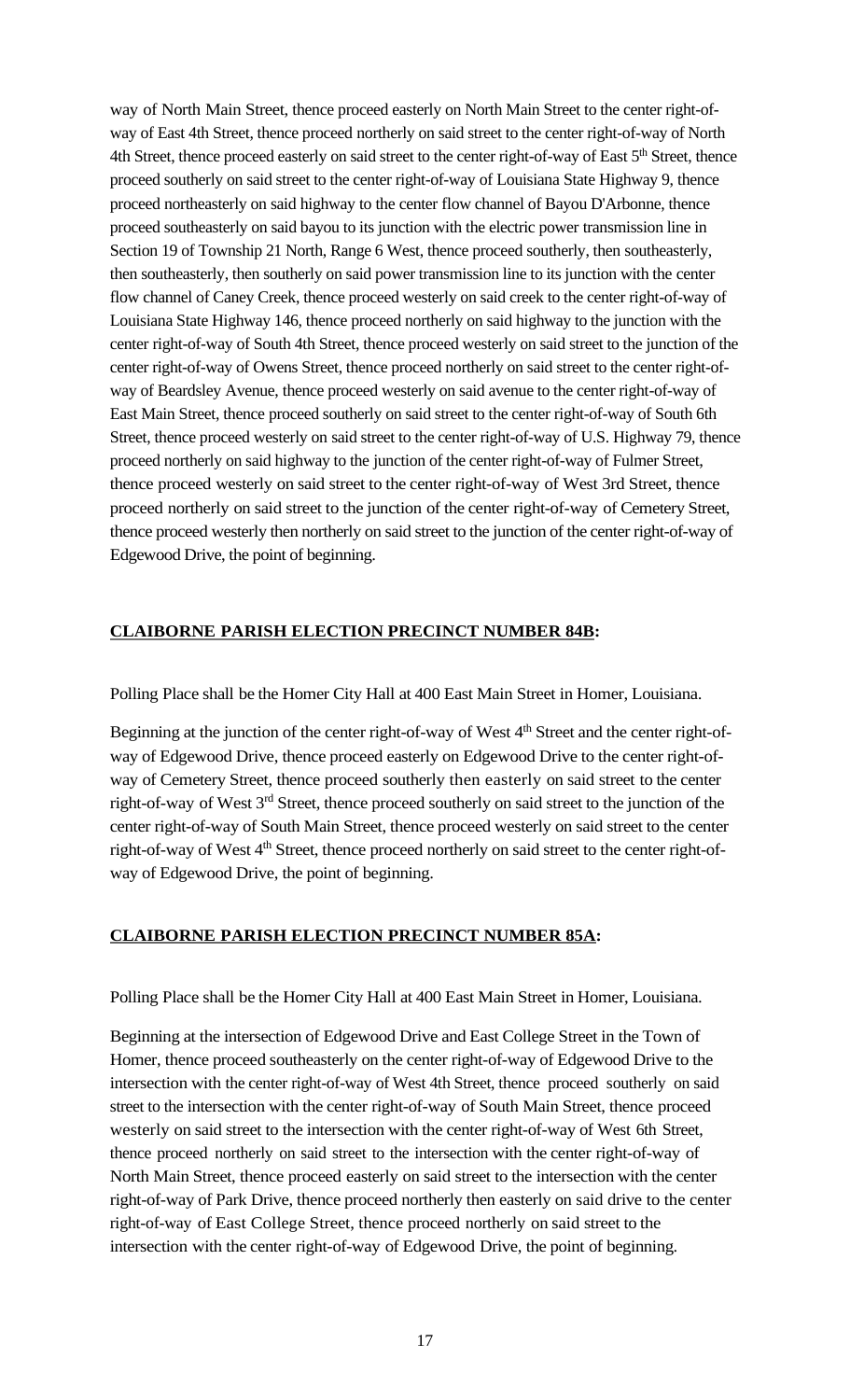### **CLAIBORNE PARISH ELECTION PRECINCT NUMBER 85B:**

Polling Place shall be the Homer City Hall at 400 East Main Street in Homer, Louisiana.

Beginning at the intersection of South Main Street and West 6th Street in the Town of Homer, thence proceed easterly on the center right-of-way of South Main Street to the intersection with the center right-of-way of West  $3<sup>rd</sup>$  Street, thence proceed southerly on said street to the intersection with the center right-of-way of Fulmer Street, thence proceed easterly on said street to the intersection with West Main Street (U.S. Highway 79), thence proceed southerly then southwesterly on said highway to the intersection with the center right-of-way of West 4th Street, thence proceed northerly on said street to the intersection with the center right-of-way of South 4th Street, thence proceed southwesterly on said street to the intersection with the center right-of-way of Washington Street, thence proceed northerly on said street to the intersection with the center right-of-way of Hudd Drive, thence proceed westerly, thence southerly on said drive to the center right-of-way of South 4th Street, thence proceed westerly on said street to the intersection with the center right-of-way of Scott Street, thence proceed southerly on said street to the intersection with the center right-of-way of Harris Street, thence proceed easterly on said street to the intersection with the center right-of-way of Washington Street, thence proceed southerly on said street to the intersection with the center flow channel of an unnamed creek crossing under Washington Street between Harris Street and Pearl Street; thence proceed northwesterly on said creek to its intersection with the center right-of-way of Dutchtown Road, thence proceed easterly on said road to its intersection with the center right-of-way of West 6th Street, thence proceed northerly on said street to the intersection with the center right-of-way of South Main Street, the point of beginning.

# **CLAIBORNE PARISH ELECTION PRECINCT NUMBER 87:**

Polling Place shall be the Homer City Hall at 400 East Main Street in Homer, Louisiana.

Beginning at the intersection of Dutchtown Road and Monroe Avenue in Homer, proceed easterly on Monroe Avenue to its intersection with the center right-of-way of Lewis Street, thence proceed northerly on Lewis Street to its intersection with the center right-of-way of Dutchtown Road, thence proceed easterlyon said road to its intersection with the center flow channel of an unnamed creek crossing Dutchtown Road between Martin Luther King Drive and West 6<sup>th</sup> Street; thence proceed southeasterly along said unnamed creek to its intersection with the center right-of-way of Washington Street, thence proceed southerly on said street to its intersection with the center rightof-way of Pearl Street, thence proceed easterly on said street to the intersection with the center right-of-way of Ferguson Street, thence proceed southerly along said street and continue due south past the end of Ferguson Street to the center right-of-way of the Louisiana and Northwest Railroad, thence proceed southwesterly along said railroad to its intersection with the center flow channel of Caney Creek, thence proceed southwesterly along said creek to its intersection with the center right-of-way of U.S. Highway 79, thence proceed southwesterly on said highway to its intersection with the center right-of-way of Louisiana State Highway 9 and the center right-of-way of U.S. Highway 79, thence proceed southeasterly on Louisiana State Highway 9 to its junction with the center right-of-way of Moreland Road, thence proceed westerly on said road to its junction with Harris Road, thence proceed northeasterly on said road to its junction with the center right-ofway of U.S. Highway 79, thence proceed southwesterly on said highway to its intersection with the center right-of-way of Clear Lake Road, thence proceed northerly on said road to its intersection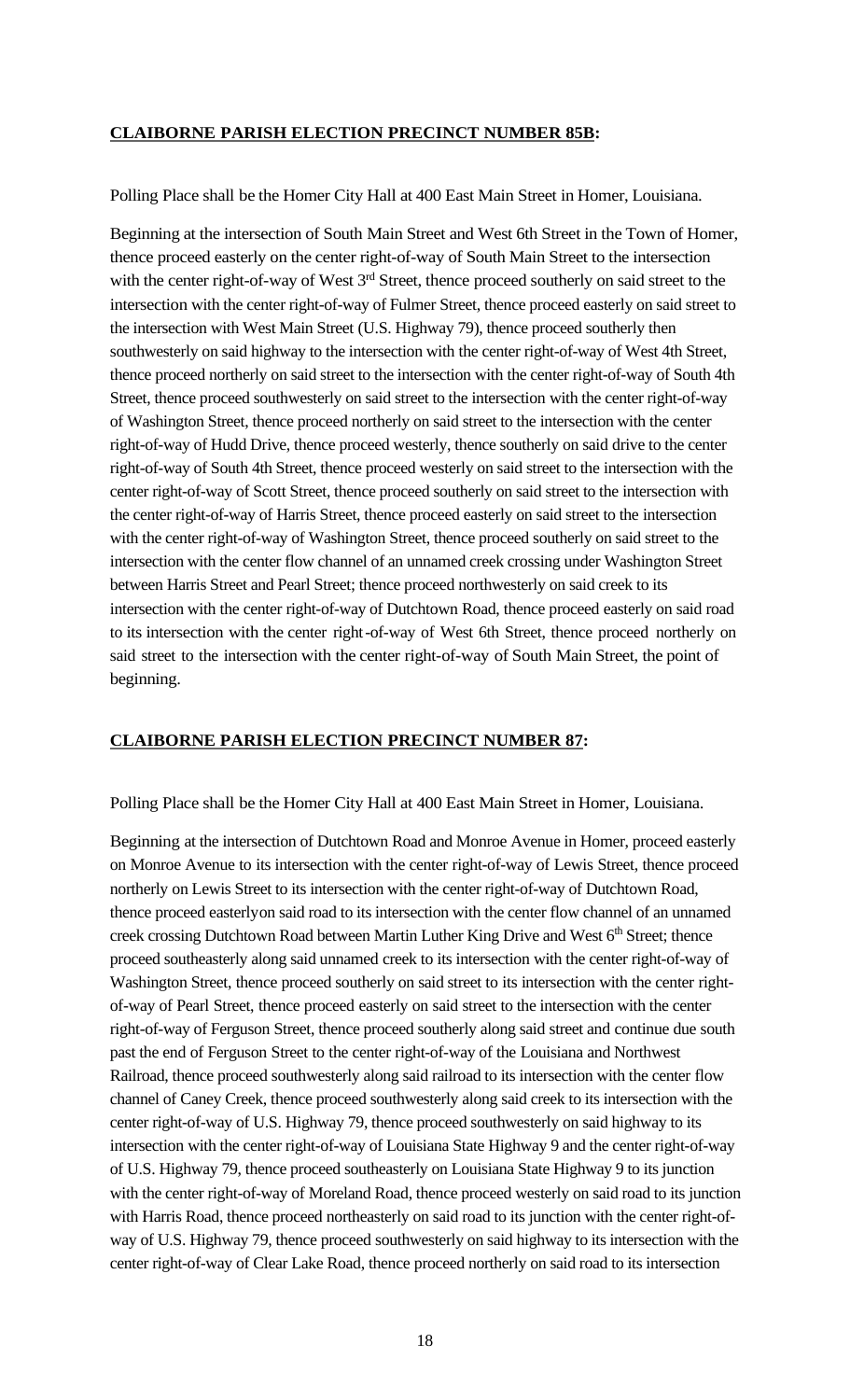with the center right-of-way of Dutchtown Road, thence proceed northeasterly on said road to its intersection with the center right-of-way of Monroe Avenue, the point of beginning.

# **CLAIBORNE PARISH ELECTION PRECINCT NUMBER 88:**

Polling Place shall be the Homer City Hall at 400 East Main Street in Homer, Louisiana.

Beginning at the junction of the center right-of-way of Louisiana State Highway 540 and the center flow channel of Beaver Branch, thence proceed southeasterly on said highway to its junction with the center right-of-way of East College Street, thence proceed southerly on said street to its junction with the center right-of-way of Park Drive, thence proceed westerly then southerly on said drive to its junction with the center right-of-way of North Main Street, thence proceed westerly on said street to the center right-of-way of West 6th Street, thence proceed southerly on said street to the center right-of-way of Dutchtown Road, thence proceed westerly on said road to its junction with the center right-of-way of Lewis Street, thence proceed southerly on said street to itsjunction with the center right-of-way of Monroe Avenue, thence proceed westerly on said avenue to its junction with the center right-of-way of Dutchtown Road, thence proceed southwesterly on said road to its intersection with the center flow channel of Beaver Branch, thence proceed northeasterly on said branch to its junction with the center right- of-way of Louisiana State Highway 540, the point of beginning.

# **CLAIBORNE PARISH ELECTION PRECINCT NUMBER 91:**

Polling Place shall be the Junction City Mayor's Office at 106 West Third Street in Junction City, Louisiana.

Precinct 91 contains all territory within the corporate limits of The Town of Junction City which lies in Claiborne Parish.

# **CLAIBORNE PARISH ELECTION PRECINCT NUMBER 92:**

Polling Place shall be the Homer City Hall at 400 East Main Street in Homer, Louisiana.

Beginning at the junction of the center right-of-way of Louisiana State Highway 2 and the center right-of-way of a road named Liberty Hill, thence proceed southerly on said road to its junction with an unnamed road in Section 30, Township 21 North, Range 5 West, thence proceed southwesterly on said road to its junction with the center right-of-way of a pipeline on the eastern side of Section 25, Township 21 North, Range 6 West, thence proceed southeasterly on said pipeline to its junction with the northern shoreline of Lake Claiborne, thence proceed easterly, then northwesterly, then southwesterly along the northern shoreline of Lake Claiborne to its junction with the Lake Claiborne Dam, thence proceed southwesterly along the Lake Claiborne Dam to its junction with the southern shoreline of Lake Claiborne, thence proceed westerly along the southern shoreline of Lake Claiborne to the center right-ofway of Tuggle Road, thence proceed southwesterly on said road to its junction with the center right-of-way of Louisiana State Highway 146, thence proceed westerly then northwesterly on said highway to its junction with the center flow channel of Caney Creek, thence proceed easterly along the center flow line of said creek to its junction with a power transmission line in Section 30, Township 21 North, Range 6 West, thence proceed northerly, then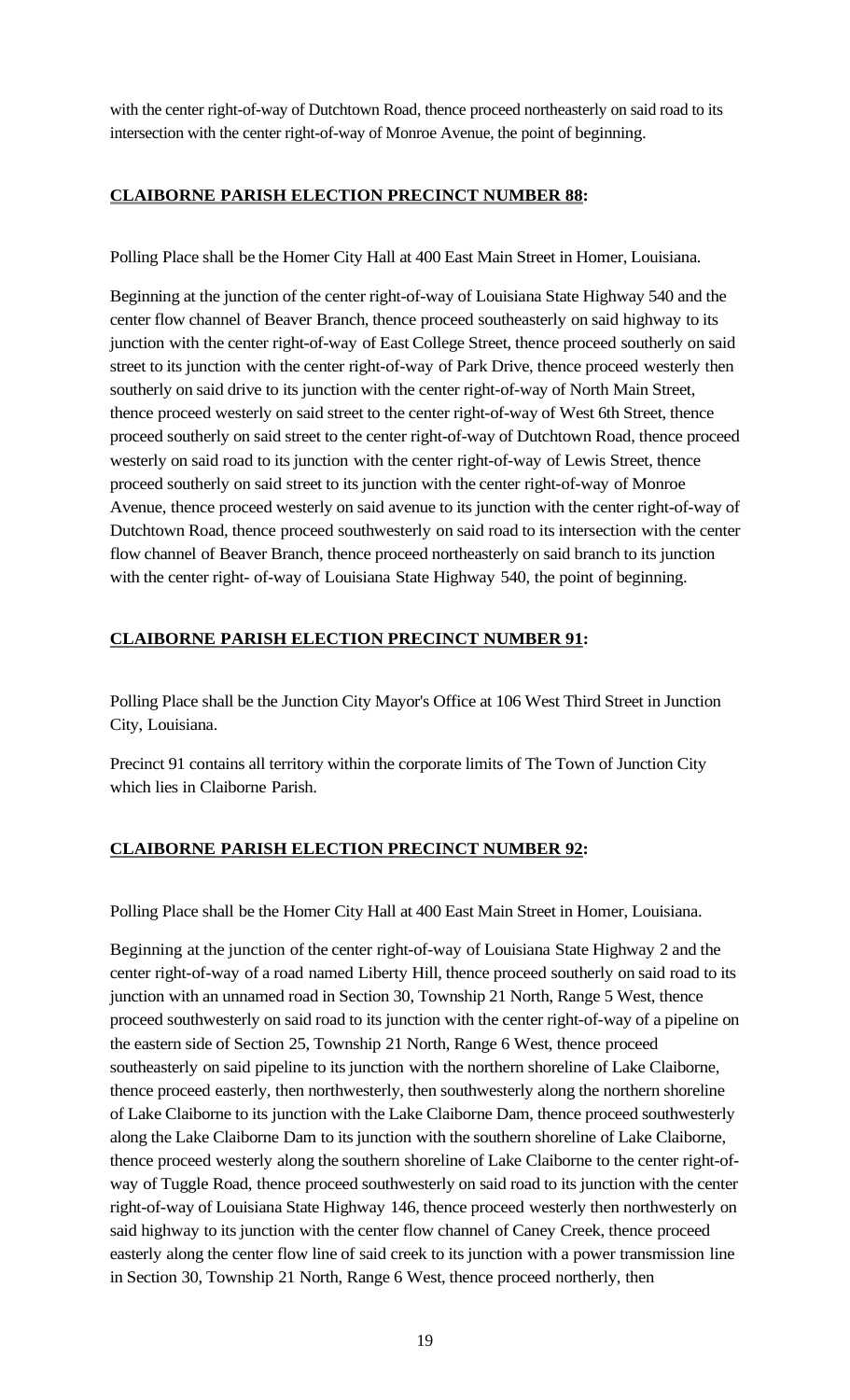northwesterly, then northerly along said power transmission line to its junction with Bayou D'Arbonne, thence proceed northwesterly along the center flow line of Bayou D'Arbonne to its junction with Louisiana State Highway 9, thence proceed northwesterly along the center right-of-way of said highway to its junction with the center right-of-way of Louisiana State Highway 2, thence proceed easterly on said highway to the center right-of-way of a road named Liberty Hill, the point of beginning.

## **CLAIBORNE PARISH ELECTION PRECINCT NUMBER 93:**

Polling Place shall be the Homer City Hall at 400 East Main Street in Homer, Louisiana.

Beginning at the junction of the center flow channel of Caney Creek and the center right-ofway of U.S. Highway 79, thence proceed northeasterly on Caney Creek to its intersection with the center right-of-way of the Louisiana and Northwest Railroad, thence proceed northeasterly on the Louisiana and Northwest Railroad to its intersection with an extension from the southern end of the center right-of-way of Ferguson Street, thence proceed northerly on Ferguson Street to its intersection with the center right-of-way of Pearl Street, thence proceed westerly on Pearl Street to its intersection with the center right-of-way of U. S. Highway 79 and the center right-of-way of Washington Street, thence proceed northerly on Washington Street to its intersection with the center right-of-way of Harris Street, thence proceed westerly on Harris Street to its intersection with the center right-of-way of Scott Street, thence proceed northerly on Scott Street to its intersection with the center right-of-way of South 4th Street, thence proceed easterly on South 4th Street to its intersection with the center right-of-way of Hudd Drive, thence proceed northerly, thence easterly on Hudd Drive to its intersection with the center right-of-way of Washington Street, thence proceed southerly on Washington Street to its intersection with the center right-of-way of South 4th Street, thence proceed northeasterly on South 4th Street to its intersection with the center right-ofway of West 4th Street, thence proceed southerly on West 4th Street to its intersection with the center right-of-way of U.S. Highway 79, thence proceed northeasterly on U.S. Highway 79 a distance of approximately 1,290 feet to its intersection with the center right-of-way of South 6th Street, thence proceed easterly on said street to its intersection with the center rightof-way of East Main Street, thence proceed northerly on said street to its intersection with the center right-of-way of Beardsley Avenue, thence proceed easterly on said avenue to its intersection with the center right-of-way of Owens Street, thence proceed southerly on said street to its intersection with the center right-of-way of Clover Street, thence proceed easterly on said street to itsintersection with the center right-of-way of Louisiana State Highway 146, thence proceed southeasterly on said highway to its intersection with the center right-of-way of St. John Road, thence proceed southerly on said road to its intersection with the center right-of-way of Isaac Creek Road, thence proceed westerly on said road to its intersection with the center right-of-way of Louisiana State Highway 9, thence proceed northwesterly on said highway to its intersection with U. S. Highway 79, thence proceed northeasterly, thence northerly, thence northeasterly on said highway to its intersection with the center flow channel of Caney Creek, the point of beginning.

### **CLAIBORNE PARISH ELECTION PRECINCT NUMBER 96:**

Polling Place shall be the Homer City Hall at 400 East Main Street in Homer, Louisiana.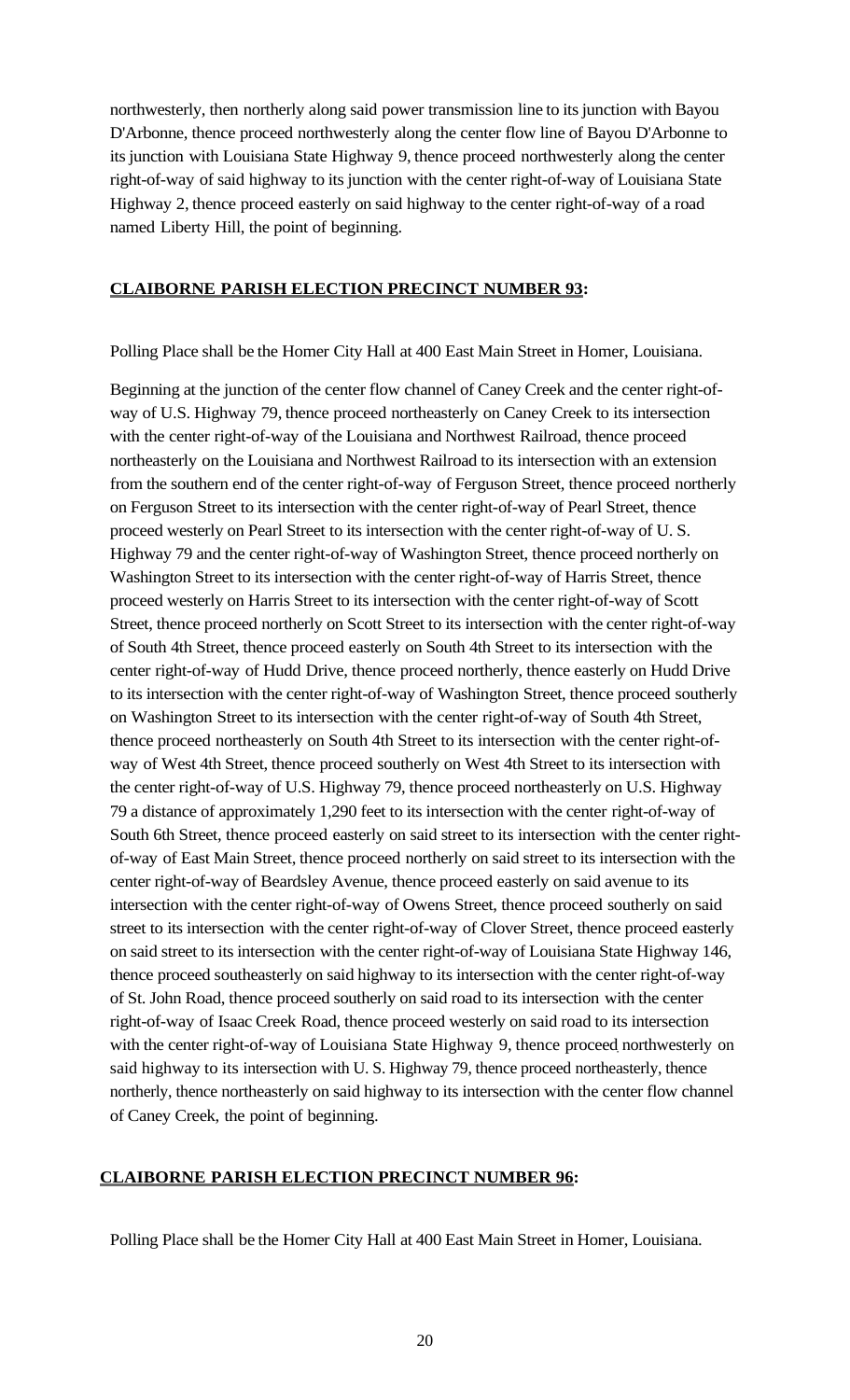Beginning at the intersection of the center right-of-way of Dutchtown Road and the center right-of-way of Clear Lake Road, thence proceed southerly along Clear Lake Road to its intersection with the center right-of-way of U.S. Highway 79, thence proceed southwesterly on said highway to its intersection with the center right-of-way of Maritzky Road, thence proceed northerly on said road to its intersection with the center right-of-way of Dutchtown Road, thence proceed northeasterly on said road to its intersection with the center right-of-way of McClung Owens Road, thence proceed northwesterly on said road to its intersection with an unnamed, unimproved trail also in Section 29, Township 21 North, Range 7 West, thence proceed northwesterly then northeasterly on said trail to its intersection with the center rightof-way of Louisiana State Highway 3062, thence proceed northwesterly on said highway to its intersection with the center right-of-way of a road called Garrett Hill, thence proceed northeasterly on the said road to its intersection with the center right-of-way of Louisiana State Highway 2, thence proceed easterly on said highway to its intersection with the center right-of-way of Louisiana State Highway 540, thence proceed southeasterly along said highway to its intersection with Beaver Branch, thence proceed southwesterly along the center flow channel of said branch to its intersection with the center right-of-way of Dutchtown Road, thence proceed northeasterly along said road to its intersection with the center right-of-way of Clear Lake Road, the point of beginning.

## **CLAIBORNE PARISH POLICE JURY DISTRICTS:**

District 1 shall be comprised of Election Precincts: 1, 11A, 21, and 91

District 2 shall be comprised of Election Precincts: 31

District 3 shall be comprised of Election Precincts: 3, 35, 37, 41, and 96

District 4 shall be comprised of Election Precincts: 34, 36

District 5 shall be comprised of Election Precincts: 5, 42, and 51

District 6 shall be comprised of Election Precincts: 7

District 7 shall be comprised of Election Precincts: 85A, 87, and 88

District 8 shall be comprised of Election Precincts: 8, 10, 11B, and 81

District 9 shall be comprised of Election Precincts: 84A, 92

District 10 shall be comprised of Election Precincts: 84B, 85B, and 93

## **PUBLICATION:**

A copy of this ordinance shall be published in one issue of the official journal of this Police Jury, as required by law.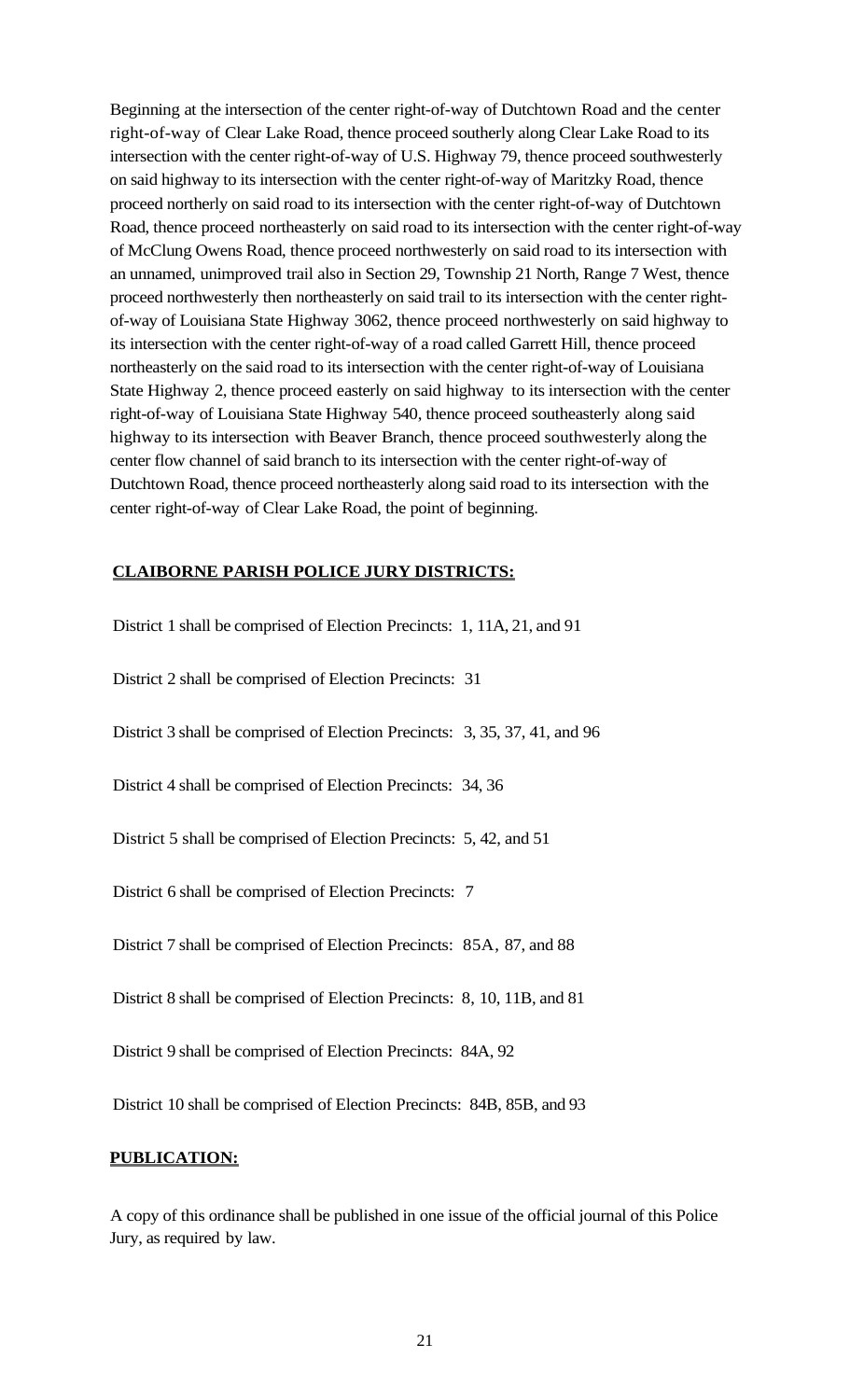# **CONFLICTING PROVISIONS:**

Any Road Name that is misspelled or if the name of any Road has been changed relative to any section of this Ordinance, same shall not affect the validity of this Ordinance.

All Ordinances or Resolutions that are in conflict with this Ordinance are hereby expressly repealed. If any part of this ordinance is declared unconstitutional, that the balance of said ordinance shall be valid.

The foregoing Ordinance was adopted on the **fourth day of May 2022**.

ATTEST:

# **Dwayne R. Woodard, Secretary Treasurer Scott Davidson, President**

\*\*\*\*\*\*\*\*\*\*\*\*\*\*\*\*\*\*\*\*\*\*\*\*\*\*\*\*\*\*\*\*\*\*\*\*\*\*\*\*\*\*\*\*\*\*\*\*\*\*\*\*\*\*\*\*\*\*\*\*\*\*\*\*\*\*\*\*\*\*\*\*\*\*\*\*\*\*\*\*\*

At this time, President Scott Davidson handled the recommendations from the Road Committee -

Upon motion by James Laird, duly seconded by Paul Cook, the Jury unanimously approved, upon recommendation from the Road Committee, to assist with driveway/culvert repairs to divert water to prevent drive-way access, due to health issues. Ms. Wallace qualifies and meets the Parish hardship requirements.

Upon motion by Gil Dowies, duly seconded by Mark Furlow, the Jury unanimously voted to have ALTEC solicit quotes for the asbestos remediation of the old Sheriff's Office CPSO located at 613 East Main Street.

Upon motion by Kevin Gray, duly seconded by Joseph Merritt, the Jury unanimously approved the 2022 Chip Seal list for Claiborne Parish Police Jury. The chip seal program is as follows:

|                                | 1-SHOT  | 2-SHOT    | 3-SHOT         |
|--------------------------------|---------|-----------|----------------|
| Harris Rd.                     |         |           | .3 soil cement |
| Homer Oilfield Rd              |         | 1.1       |                |
| Webb Rd.                       |         | $\cdot$   |                |
| Malone Rd.                     |         | .6        |                |
| Elgin Lane                     |         | .7        |                |
| <b>Bob Davis Rd</b>            | 2.0     | .5        |                |
| Mt. Olive Rd.                  | 2.5     |           |                |
| Cook Rd.                       | 2.0     |           |                |
| Ed White Rd.                   | 1.0     |           |                |
| Line Rd.                       | 2.3     | .6        |                |
| Walker Evans Rd.               | .6      | $\cdot$   |                |
| Evans Rd.                      | .4      | $\cdot$ 2 |                |
| Pias Davis Rd.                 | .5      |           |                |
| Pine Hill Rd.                  | 1.7     |           |                |
| Tatum Rd.                      | $\cdot$ |           |                |
| Rhea Rd.                       | $\cdot$ |           |                |
| Tom Roberson Rd.               | .9      |           |                |
| Baker Rd.                      | 1.7     |           |                |
| Dykesville rd.                 | 2.5     |           |                |
| St. John Rd.                   | 2.7     |           |                |
| Tom Sale Rd.                   | 1.9     |           |                |
| <b>Battle Rd</b>               | 1.8     |           |                |
|                                |         |           |                |
| <b>Total Miles</b><br>24.9     |         |           |                |
| Total estimated Cost \$500,100 |         |           |                |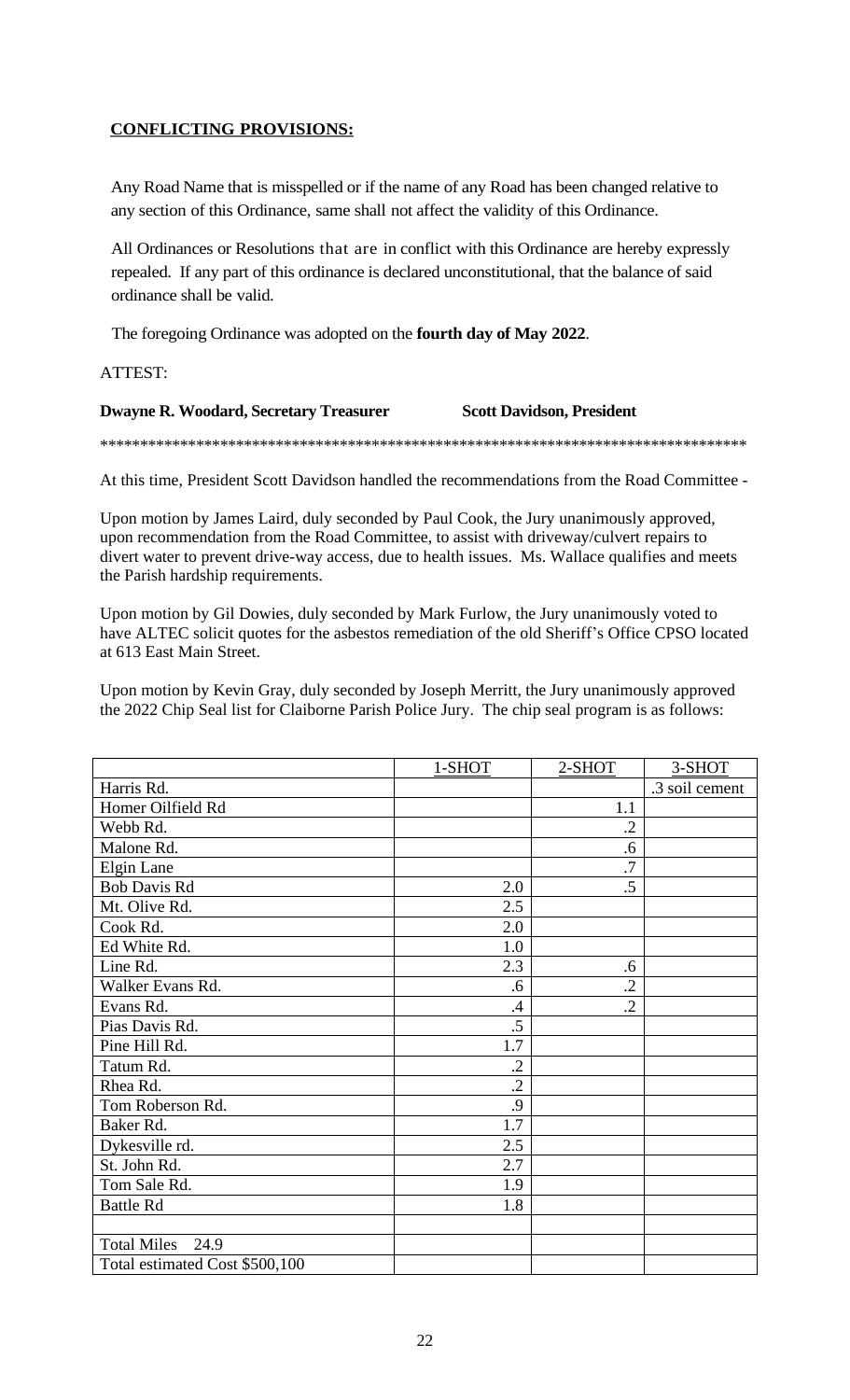Upon motion by James Laird, duly seconded by Kevin Gray, to promote Travis Kimp to the position of Operator II, with starting pay of \$14.75 per hour effective April 7, 2022. This was to fill the open position of Operator II that was posted in house due to the promotion of Eddie Monk to the Operator I position.

Parish Coroner Dr. Mark Haynes was not able to attend today's meeting due to his wife having a medical procedure. He will give his April Report in next month's meeting.

\*\*\*\*\*\*\*\*\*\*\*\*\*\*\*\*\*\*\*\*\*\*\*\*\*\*\*\*\*\*\*\*\*\*\*\*\*\*\*\*\*\*\*\*\*\*\*\*\*\*\*\*\*\*\*\*\*\*\*\*\*\*\*\*\*\*\*\*\*\*\*\*\*\*\*\*\*\*

### ITEM #23 – April 6, 2022 – AGENDA

### SECRETARY-TREASURER – UPDATE ON GRANTS AND OTHER ITEMS

1. LGAP Projects –

No open grant contracts at this time.

2. CWEF Projects -

Lisbon Water System Contract #1516-CWEF-CLB-0001 PO #2000288442 Amount - \$31,000 Project – Replacement of water lines Status – Contracts signed and approved

3. LCDBG Grant

Norton Shop Water System FY2021 LCDBG Amount - \$381,080 Project – New water well Status – Awarded and contracts received. Preliminary work and scope completed. Bid came in over budget on the project. In discussions with LCDBG office about the alternative.

- 4. Sales Tax Collections for February 2022 net of \$50,423 from gross collections of \$51,716 Net sales tax collections for January 2022 – \$58,767 – decrease \$-8,344 (-14.20%) Net sales tax collections for February 2021 - \$39,875 – increase \$10,548 (26.45%)
- 5. Cash position at March 31, 2022 \$10,469,815 Cash position at February 28, 2022 - \$10,851,403 (decrease of \$-381,588) Cash position at March 31, 2021 - \$10,251,408 (increase of \$218,407)

See Deposit Balances by Institution for breakdown at March 31, 2022 –

- 6. Total Receipts for the month of March 2022 \$299,384
- 7. Upcoming important dates and meetings –

4/14 – LRPIC Meeting, Monroe 4/25 – Public Hearing #1 – Redistricting Ordinance 4/25 – Committee Meetings (tentative) 4/28 – CPHSD#3 Board Meeting 5/4 – Regular Meeting